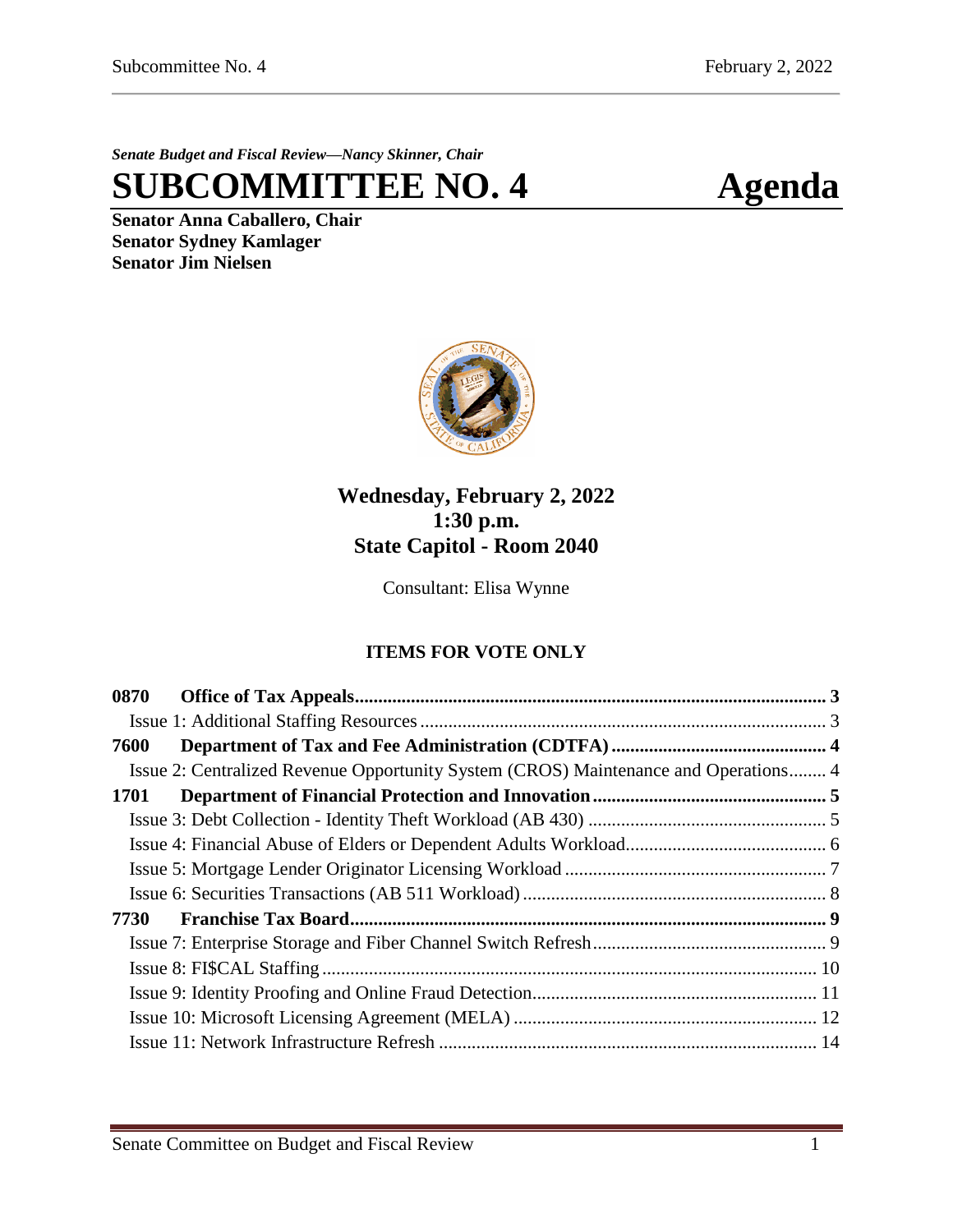## **ITEMS FOR DISCUSSION**

| 7600                                                                         |  |
|------------------------------------------------------------------------------|--|
|                                                                              |  |
|                                                                              |  |
|                                                                              |  |
| 0968                                                                         |  |
|                                                                              |  |
| 1701                                                                         |  |
|                                                                              |  |
| 7730                                                                         |  |
|                                                                              |  |
|                                                                              |  |
|                                                                              |  |
|                                                                              |  |
|                                                                              |  |
| Issue 21: Tax Payment Flexibility for Low- and Moderate-Income Households 31 |  |
|                                                                              |  |
| 0860                                                                         |  |
| 7330                                                                         |  |
| 7600                                                                         |  |
|                                                                              |  |

Public Comment

Pursuant to the Americans with Disabilities Act, individuals who, because of a disability, need special assistance to attend or participate in a Senate Committee hearing, or in connection with other Senate services, may request assistance at the Senate Rules Committee, 1020 N Street, Suite 255 or by calling (916) 651-1505. Requests should be made one week in advance whenever possible.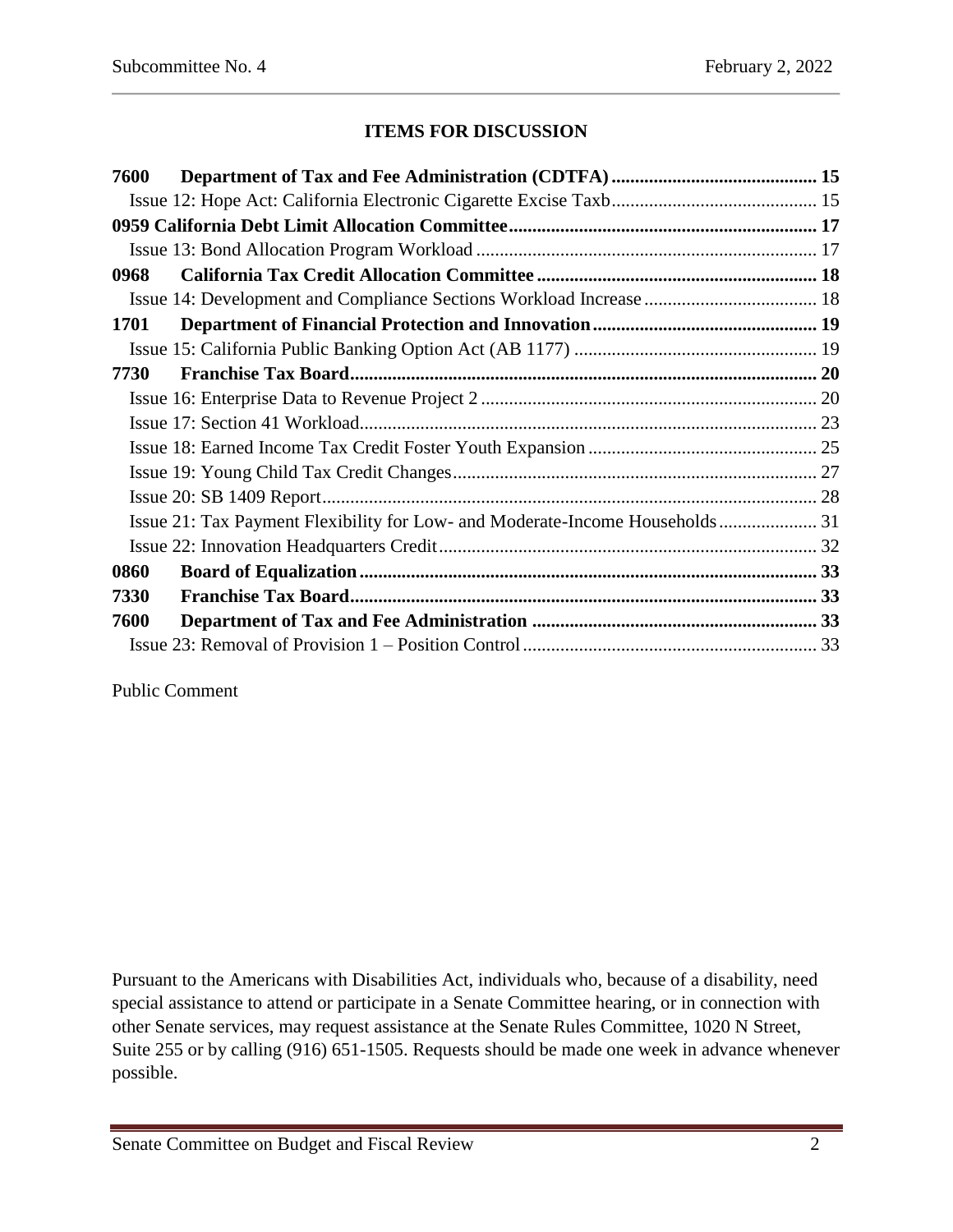# **ITEMS FOR VOTE ONLY**

# <span id="page-2-0"></span>**0870 OFFICE OF TAX APPEALS**

#### <span id="page-2-1"></span>**Issue 1: Additional Staffing Resources**

**Request.** The Governor's budget requests \$2,796,000 ongoing General Fund and permanent position authority for the following 15 additional positions: Three Administrative Law Judge III, one Attorney V, one Tax Counsel IV, one Tax Counsel III, one Program Specialist III, one Business Taxes Specialist III, two Associate Governmental Program Analyst, two Staff Services Analysts, one Office Technician (General), one Information Technology Associate, and one Audio-Visual Specialist (Technical) at the Office of Tax Appeals (OTA).

**Background.** The OTA is responsible for hearing and deciding tax appeals arising from taxpayer disputes of actions taken by the Franchise Tax Board (FTB) and the California Department of Tax and Fee Administration (CDTFA). Since it was established, OTA has experienced an increase in appeals, most recently an approximately 40 percent increase in new Franchise and Income Tax (FIT) appeal filings, due in part to collaborative efforts of FTB and OTA to simplify the appeals process for taxpayers. Among several changes driving the increase, FTB this year began mailing out OTA appeal forms and instructions to FIT taxpayers when it sends out its decisions on cases that may be appealed to OTA.

Several positions from the Legal and Case Management divisions were redirected to staff-up the Administration Division when OTA's 2020-21 BCP was denied due to state fiscal constraints resulting from COVID-19. Due to this redirection and additional workload, current staffing levels in these divisions are not sufficient to address ongoing responsibilities. With internal processes more fully developed and workload data more defined, it is apparent that to adequately address its statutory requirements, OTA requires additional resources for the 2022-23 budget year. The requested resources will allow OTA to fulfill its mission of providing an objective and expert forum for tax appeals.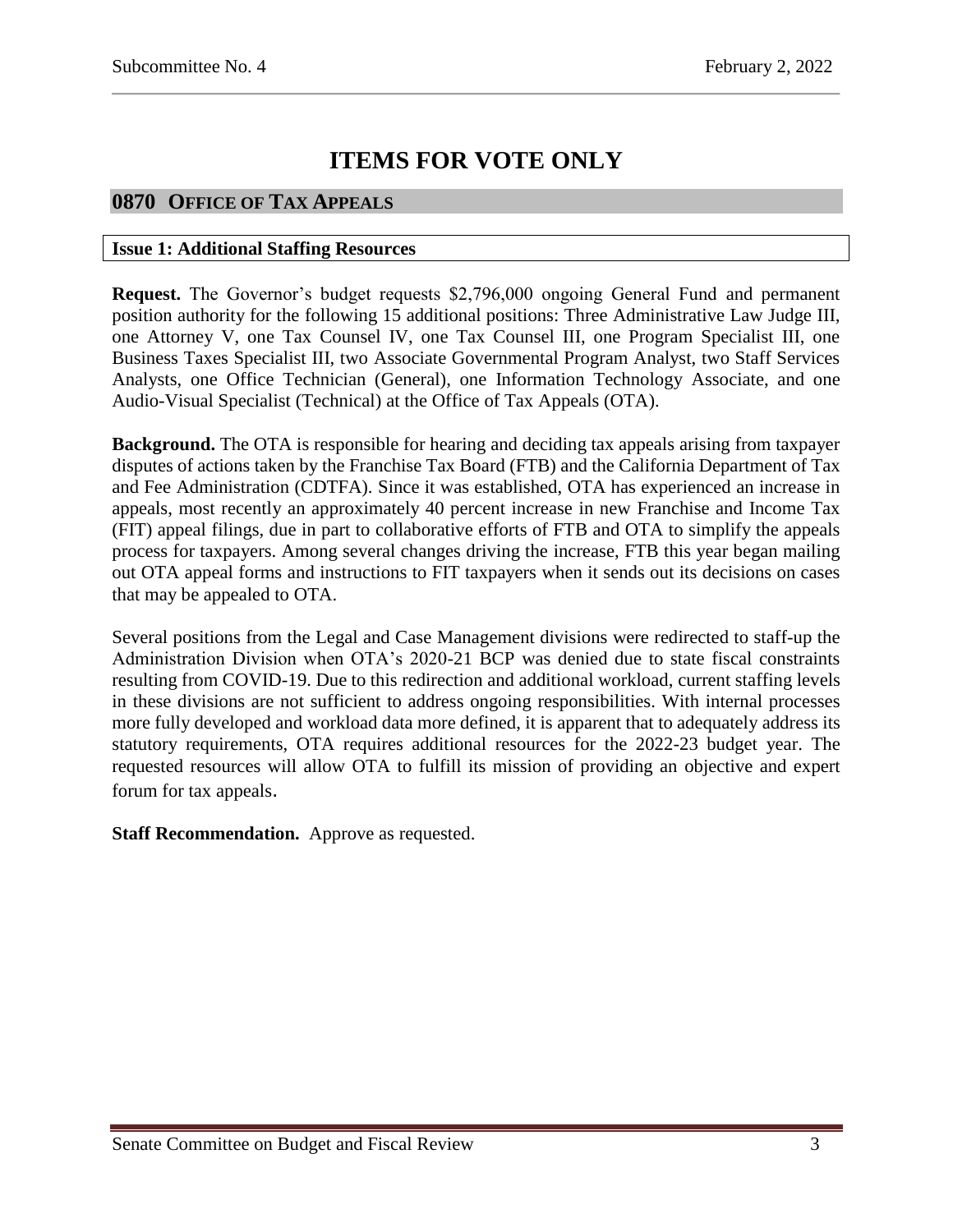## <span id="page-3-0"></span>**7600 DEPARTMENT OF TAX AND FEE ADMINISTRATION (CDTFA)**

#### <span id="page-3-1"></span>**Issue 2: Centralized Revenue Opportunity System (CROS) Maintenance and Operations**

**Request.** The Governor's budget requests \$14.4 million in 2022-23 from a variety of fund sources for the Centralized Revenue Opportunity System (CROS) at CDTFA. Of this, \$10.6 million is for maintenance and operations, \$2.6 million is for final release of revenue-based compensation, and \$1.2 million is for operating expenses and equipment.

**Background.** The CDTFA administers California's sales and use, fuel, tobacco, alcohol, and cannabis taxes, as well as a variety of other taxes and fees that fund specific state programs.

The CROS Project (Feasibility Study Report Project 0860-094) is an information technology modernization effort that has enabled the CDTFA to expand tax and fee payer services, to improve the efficiency and effectiveness of its operations, and to enhance its ability to generate increased revenues reducing the tax gap.

CROS is a tax collection and distribution information technology system approved in 2011 and designed to improve the efficiency and effectiveness of the CDTFA's operations, expand tax and fee payer services, and enhance the CDTFA's ability to generate increased revenues. On August 30, 2016, the CDTFA completed the CROS Project's Procurement Phase and signed an agreement with FAST Enterprises Inc. (FAST) to implement its commercial off-the-shelf software solution, GenTax, as the CROS Solution. GenTax is specifically designed for integrated tax administration and provides full functionality for processes such as registration, returns, payments, refunds, collections, revenue accounting, audit, correspondence, imaging, analytics, and workflow.

The first production release, Rollout 2, included the Sales and Use Tax Program and was implemented on May 7, 2018. The second production release, Rollout 3 included Special Taxes (such as Alcoholic Beverages, Cigarette and Tobacco, and Fuel Taxes) and was implemented on August 12, 2019. The final production release, Rollout 4 included all remaining the CDTFA tax programs and was implemented on November 9, 2020.

The CDTFA requests \$14.4 million for OE&E. This includes \$13.2 million for FAST compensation as follows:

- \$10.6 million for maintenance and operations costs (funds the 2022-23 costs of the maintenance and operations contract and the software licensing contract)
- \$2.6 million release of withhold, which is the final 3 percent of the 10 percent withhold (the withhold is revenue-based compensation)

The CDTFA also requests \$1.2 million for hardware, software, and training resources needed to support CROS operations. Training resources are needed to provide technical training for staff to ensure they gain key skills in new technologies to support CROS.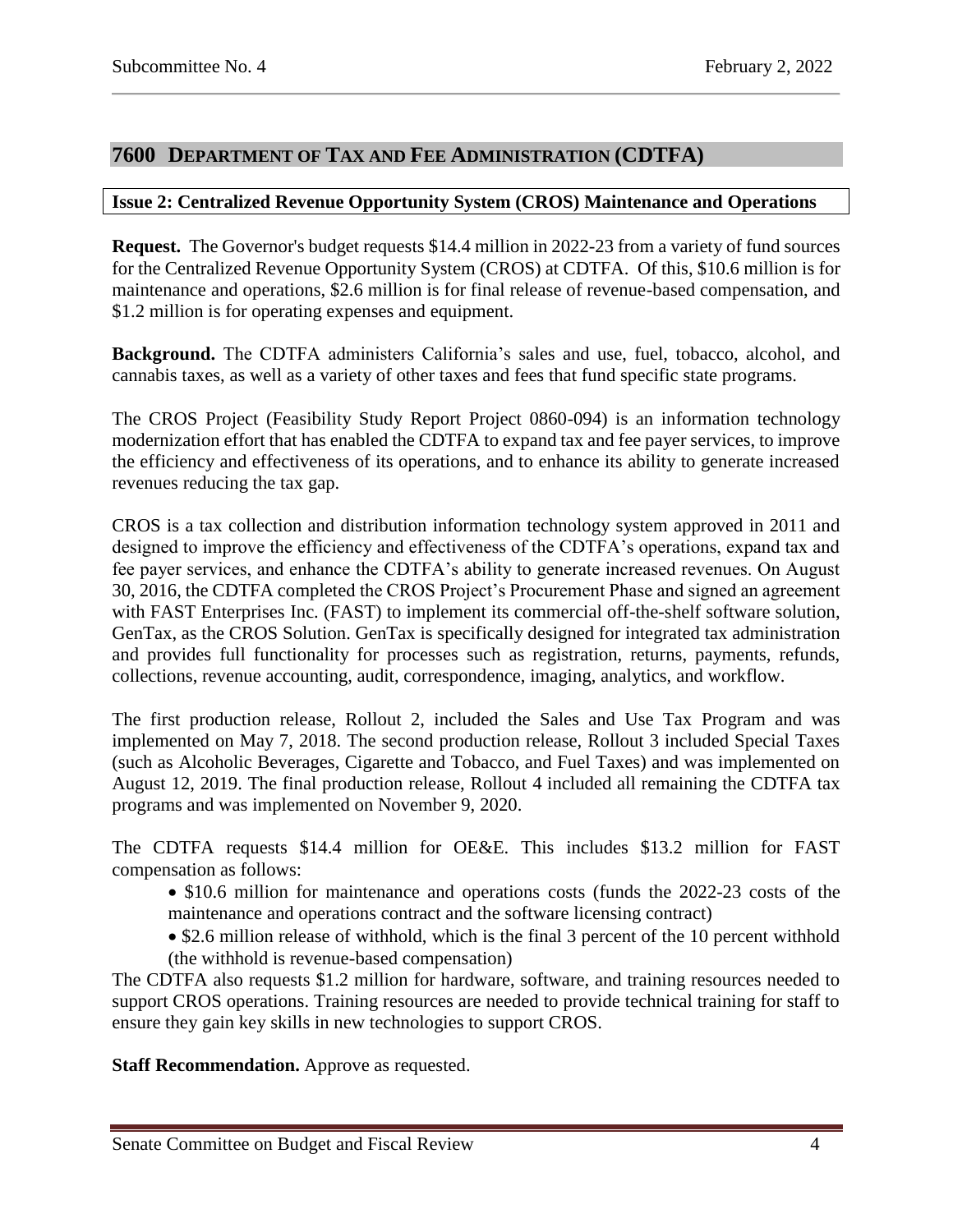## <span id="page-4-0"></span>**1701 DEPARTMENT OF FINANCIAL PROTECTION AND INNOVATION**

#### <span id="page-4-1"></span>**Issue 3: Debt Collection - Identity Theft Workload (AB 430)**

**Request.** The Governor's budget requests an increase in expenditure authority of \$596,000 Financial Protection Fund in fiscal year 2022-23 and \$558,000 in 2023-24 and ongoing, and 3.0 permanent positions for the Department of Financial Protection and Innovation to implement the provisions of Chapter 265, Statutes of 2021 (AB 430).

**Background.** Debt collection practices and abuses in California are covered under Chapter 157, Statutes of 2020 (AB 1864), the California Consumer Financial Protection Law (CCFPL), and Chapter 163, Statutes of 2020 (SB 908), the Debt Collection Licensing Act (DCLA). The DCLA provides for the licensure, regulation, and oversight of California debt collectors by the Department. Both measures passed and were signed into law in 2020. The CCFPL took effect on January 1, 2021, but the DCLA did not take effect until January 1, 2022. The DCLA allows debt collectors to apply for a license before January 1, 2022, and to operate pending the Commissioner's approval or denial of the application. The Department began accepting applications on September 1, 2021.

Prior to collecting the debt, a debt collector must review the alleged fraudulent debt and determine if the debt is fraudulent or if the debtor has submitted a false identity theft claim. AB 430 modifies the identity theft documentation a consumer can provide to a debt collector under the Rosenthal Fair Debt Collection Practices Act, the identity theft law, and the Penal Code, to allow a copy of the Federal Trade Commission (FTC) identity theft report signed under penalty of perjury to be accepted in place of the police report required under current law.

The Department anticipates that AB 430 will:

- Expand the current debt collector examination to include the requirements of AB 430 and cause an increase in the hours needed to complete examinations,
- Drive an increase in complaints to the Department's Consumer Services Office, and
- Drive an increase in complaints by consumers claiming identity theft, which will lead to investigations, enforcement actions, penalties, and suspension or revocation of licenses.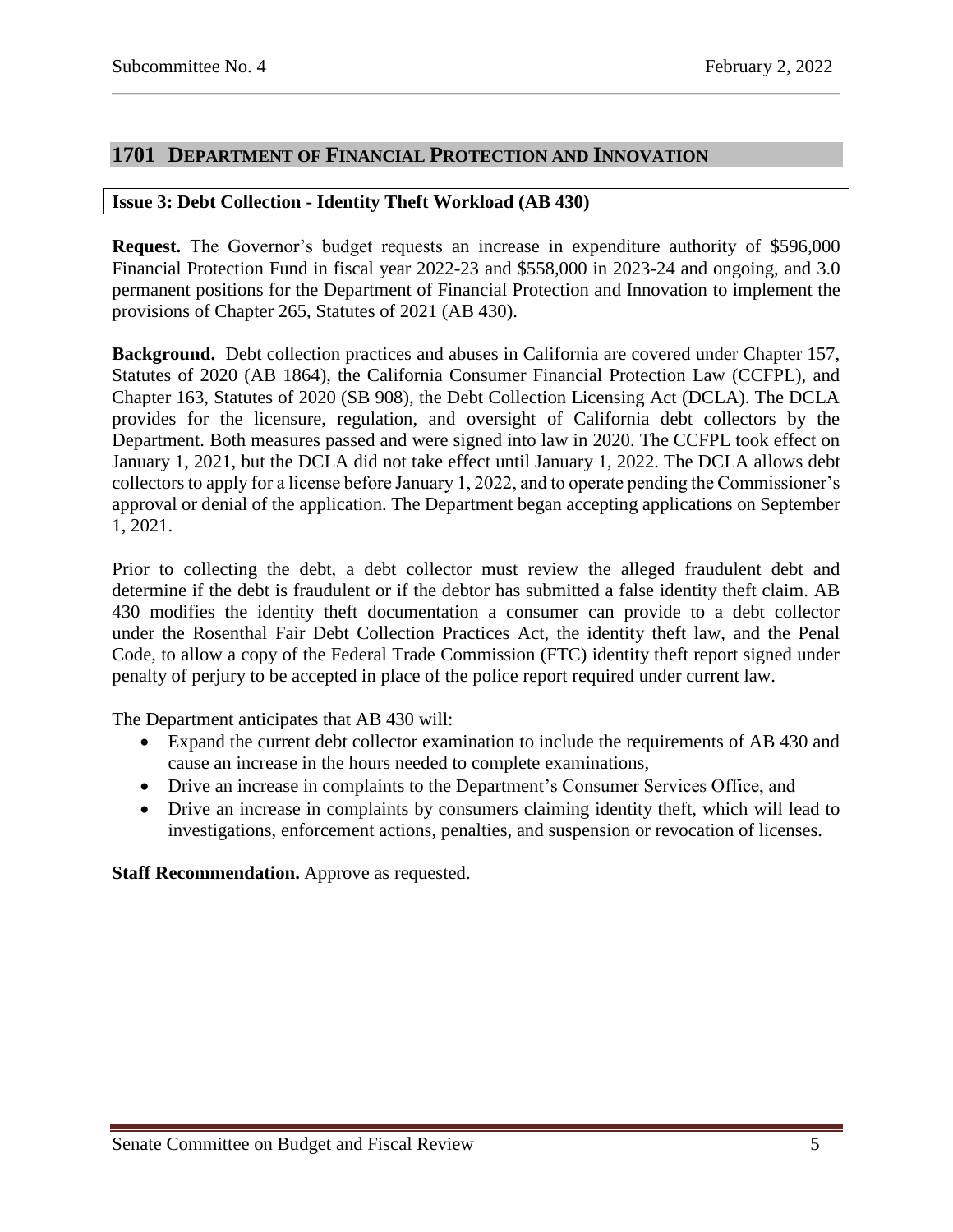## <span id="page-5-0"></span>**Issue 4: Financial Abuse of Elders or Dependent Adults Workload**

**Request.** The Governor's budget requests two positions and an increase in expenditure authority of \$531,000 Financial Protection Fund in fiscal year 2022-23, and \$470,000 in 2023-24 and ongoing, for the Department of Financial Protection and Innovation to address increased workload related to mandatory reports of known or suspected financial abuse of elders or dependent adults.

**Background. T**he Department's Broker-Dealer/Investment Adviser (BDIA) Program licenses and regulates broker-dealers (BD), broker-dealer agents, investment advisers (IA), and investment adviser representatives, pursuant to the Corporate Securities Law of 1968. Regulatory oversight makes certain the investing public is protected from unethical and fraudulent activities and California's financial market is secure, fair, and transparent. Regulatory oversight is achieved by performing detailed licensing reviews, conducting regulatory examinations of the licensee population, and reviewing complaints and reports filed with the Department.

As the financial industry has evolved over time, the BDIA Program has faced increased workload to identify and address misconduct and unprecedented challenges to protect investors. Protecting seniors, dependent adults, and investors from financial exploitation is a primary focus of the Department. As the number of complaints and reports of suspected financial abuse have increased, additional staff are needed to work on these mandatory reports and to protect and advocate for investors in California.

Two pieces of legislation recently signed into law have driven these workload increases: Chapter 272, Statutes of 2019 (SB 496), which outlines the responsibilities of the Department in the handling of mandatory reports of known or suspected financial elder abuse, and Chapter 621, Statutes of 2021 (AB 636), which outlines additional steps that the Department must take to share information and collaborate with outside agencies. The Department notes that workload associated with these law changes has been significantly more than originally expected.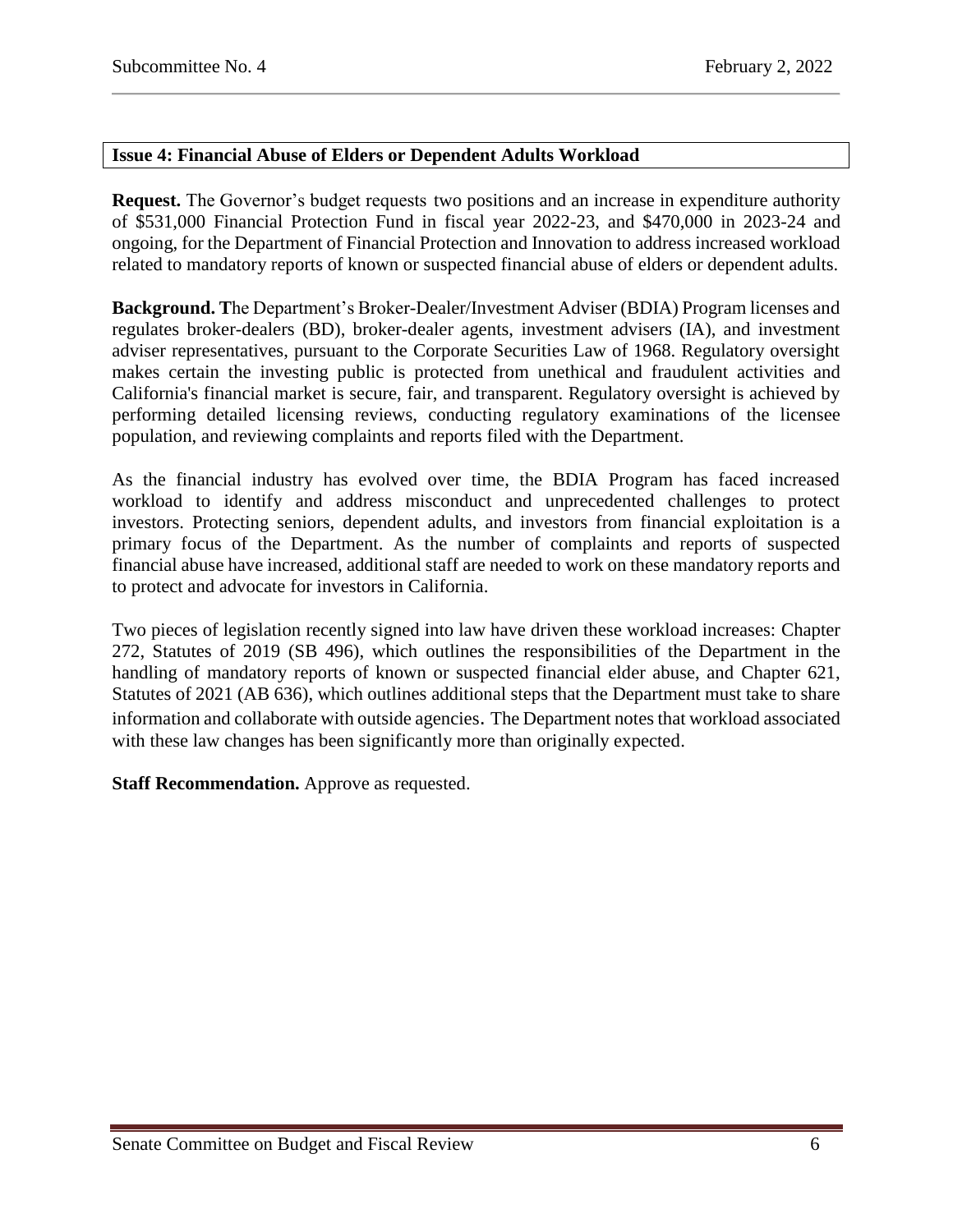## <span id="page-6-0"></span>**Issue 5: Mortgage Lender Originator Licensing Workload**

**Request.** The Governor's budget requests 9.0 positions and \$1,947,000 Financial Protection Fund in 2022-23, and \$1,847,000 in 2023-24, to manage the significant workload increase in the processing of mortgage license applications for the Department of Financial Protection and Innovation so Californians can begin working in the mortgage industry within 30 days of the Department's receipt of application.

**Background.** The Department is responsible for protecting California's mortgage borrowers by securing the safety and soundness of mortgage loan origination. Any person who provides services as a mortgage loan originator (MLO) in California under the California Finance Law (CFL) or the California Residential Mortgage Lending Act (CRMLA) must apply for and receive a MLO license from the Department. The MLO licensing unit is responsible for confirming that each MLO licensee demonstrates and maintains financial responsibility, character, and general fitness such as to command the confidence of the community and to warrant a determination that the MLO will operate honestly, fairly, and efficiently. MLO licensees must update their record when any changes occur affecting initial application information and must renew their license annually as required by CRMLA and the Federal Secure and Fair Enforcement Mortgage License Act (SAFE Act).

The mortgage origination industry has experienced continued growth over the past few years. It continues to benefit from low interest rates and a stable residential market in California. As a result, the Department received an extraordinarily high number of new applications and licensees during 2020 and in the first half of calendar year 2021. The number of new applications doubled from 10,203 in 2019 to 21,860 in 2020, and is on track to triple in 2021, from 10,203 in 2019 to approximately 32,000 in 2021. The volume of work has become too large for the current MLO licensing unit.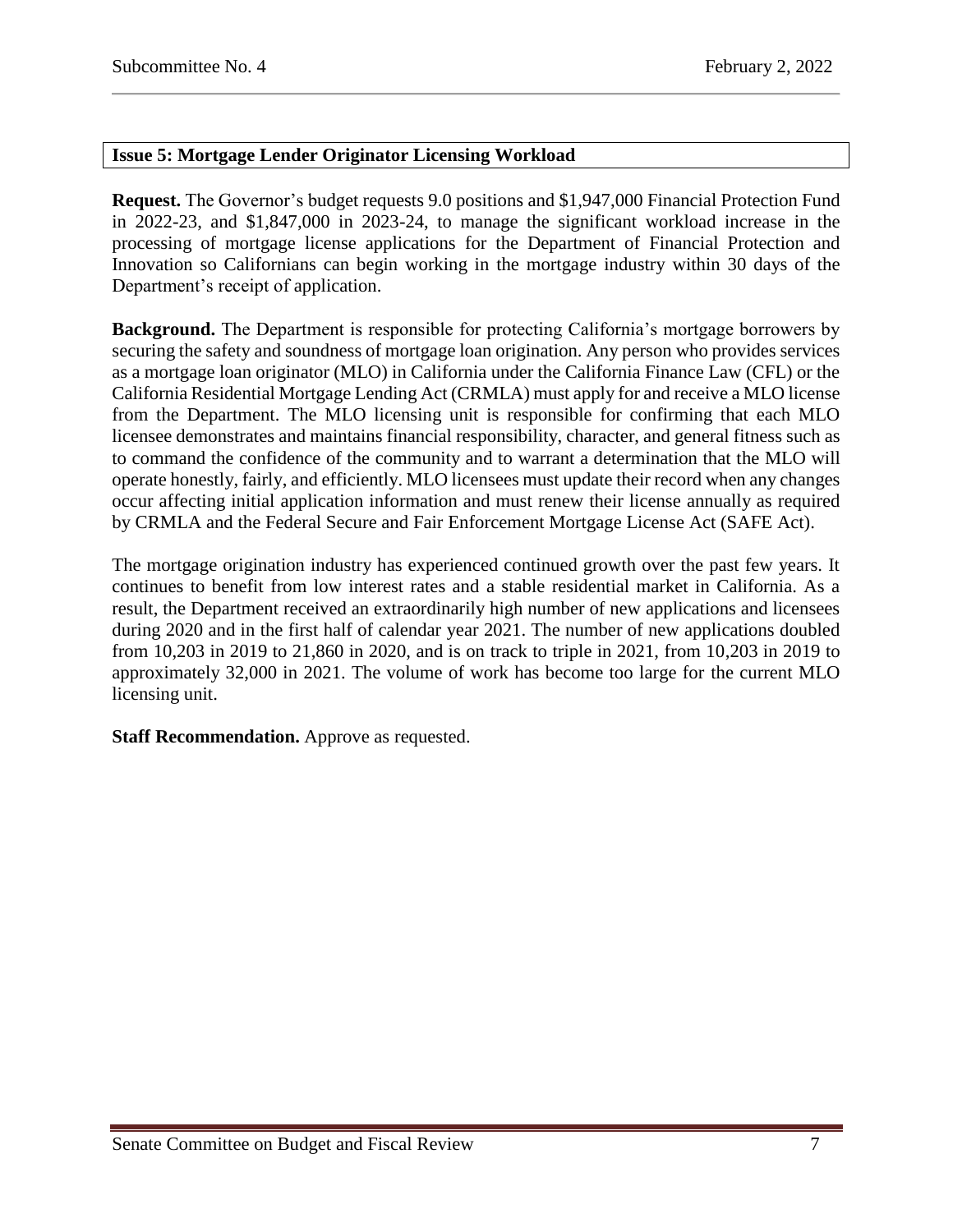## <span id="page-7-0"></span>**Issue 6: Securities Transactions (AB 511 Workload)**

**Request.** The Governor's budget requests 2.0 permanent positions and an increase in expenditure authority of \$758,000 Financial Protection Fund in fiscal year 2022-23, and \$658,000 ongoing, for the Department of Financial Protection and Innovation to implement the provisions of Chapter 617, Statutes of 2021 (AB 511).

**Background.** California has proactively protected investors since 1913 under an expansive regulatory regime, now known as the Corporate Securities Law (CSL) and accompanying regulations. The CSL requires companies to qualify securities or submit exemption notices with the Department before their offer commences in California. The Legal Division's Securities Regulation Unit reviews and analyzes applications confirming the offerings are fair, just, and equitable to Californians. It also reviews complaints and negotiates consent orders for noncompliance or refers violations involving egregious harm to the Enforcement Division. The Enforcement Division investigates compliance with the CSL and litigates administrative and civil actions against companies that fail to provide investors with material information needed to make an informed investment decision and those who engage in securities fraud. The Enforcement Division is empowered to seek ancillary relief, including, but not limited to rescission, restitution, and disgorgement on behalf of injured investors.

AB 511 created a new intrastate crowdfunding exemption for securities offerings. California's exemption allows issuers to raise more capital in reliance upon unaudited financials than the federal exemption allows. Issuers previously relying on the federal crowdfunding exemption are therefore expected to rely on California's more favorable exemption. The exemption allows issuers to raise capital from unsophisticated, unaccredited investors on the internet. The exemption has important investor safeguards in place, borrowed from the federal exemption. The Department is tasked with administering compliance with these requirements, through limiting the amount unaccredited investors may invest (a requirement for all transactions that take place through an SEC-registered intermediary), verifying filing requirements, and disqualifying bad actors.

The Legal Division is requesting 1.0 Attorney III to enable the Securities Regulation Unit to effectively enforce the provisions of the CSL that regulate and address fraud in connection with the offer and sale of securities and to meet increased workload demands anticipated from implementing AB 511. The Enforcement Division is requesting 1.0 Attorney V position to enable the Enforcement Division to effectively enforce the provisions of the CSL that regulate and address fraud in connection with the offer and sale of securities and to meet the increased workload demands of AB 511.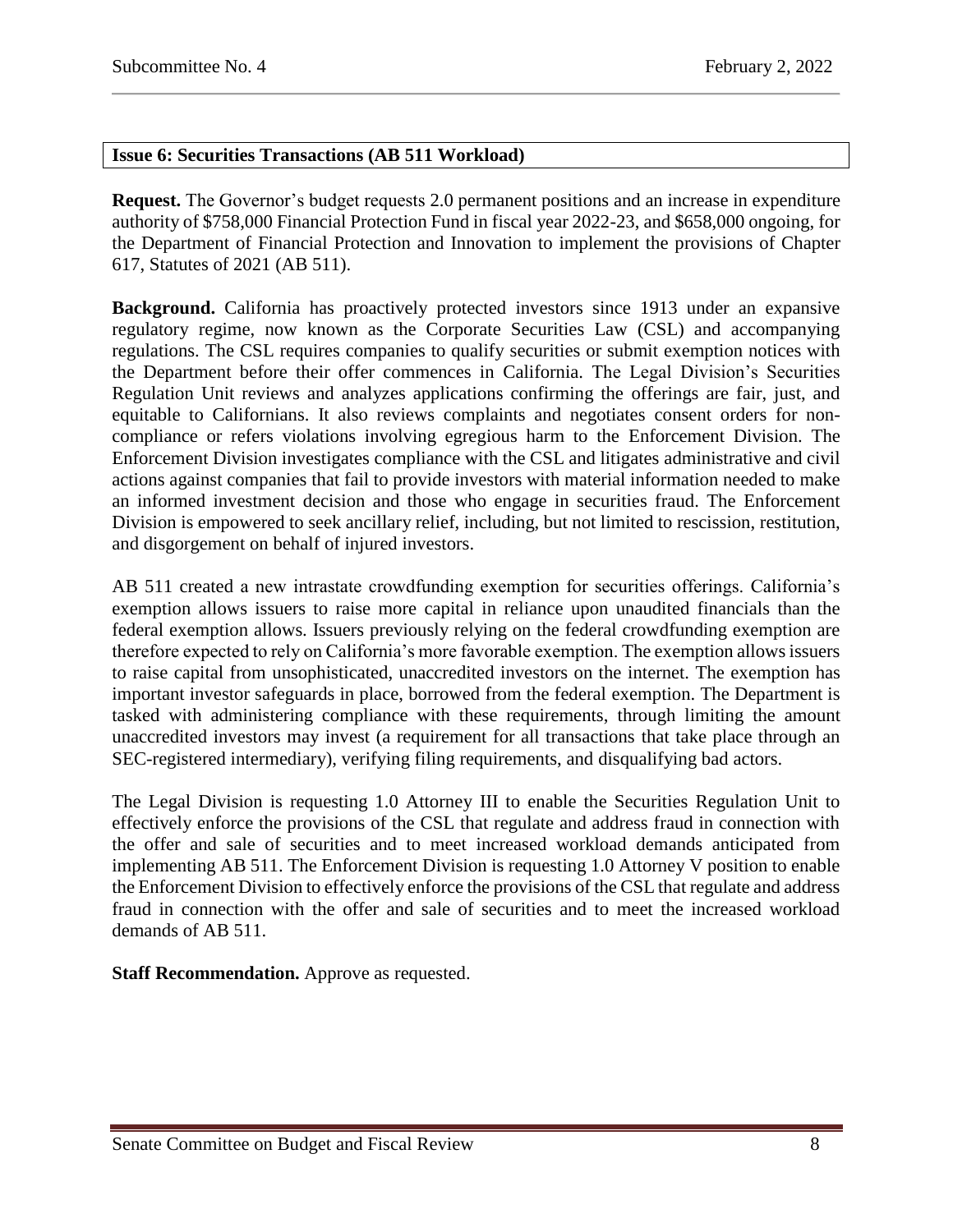# <span id="page-8-0"></span>**7730 FRANCHISE TAX BOARD**

## <span id="page-8-1"></span>**Issue 7: Enterprise Storage and Fiber Channel Switch Refresh**

**Budget.** The Governor's budget requests \$6.7 million General Fund and \$4,000 special funds for the Franchise Tax Board to refresh aging equipment and software approaching end-of-life (EOL) within the enterprise storage system and storage area network (SAN) fiber channel switches.

**Background.** The SAN is a specialized, high-speed network that provides network access to storage utilizing fiber channel switches for data transportation. It provides secure data transportation between servers and enterprise storage systems. SAN is composed of switches, storage elements, and storage devices that are interconnected. These environments support FTB's mission critical applications. One of the main components within the SAN, is the fiber channel switch. It plays an important role in interconnecting multiple storage ports and servers. FTB's current fiber channel switches and software were installed in 2015 and must be replaced as they are reaching EOL. The switches will not have standard manufacturer support after July 2022. However, the manufacturer will support the EOL switches during the migration and installation process for the new switches which will maximize return on investment and prevent the need for a long-term support contract. FTB seeks funding to replace the aging fiber channel switches and software to reduce the risk of failure which would negatively impact FTB's operations. FTB will also update the storage port and servers in this project. The proposed timeline is as follows:

- June 2022 Department of Finance notifies FTB of approval for project resources
- July 2022 Bid and award procurement contract including gap coverage for product support through project implementation
- August 2022 October 2022: Prep work: includes power, wiring, and other data center requirements. Review Logical configuration and verify new topology
- November 2022 February 2023: Configure, install, and cutover, Includes verification and stabilization
- March April 2023 Final verification, begin M&O, and project closure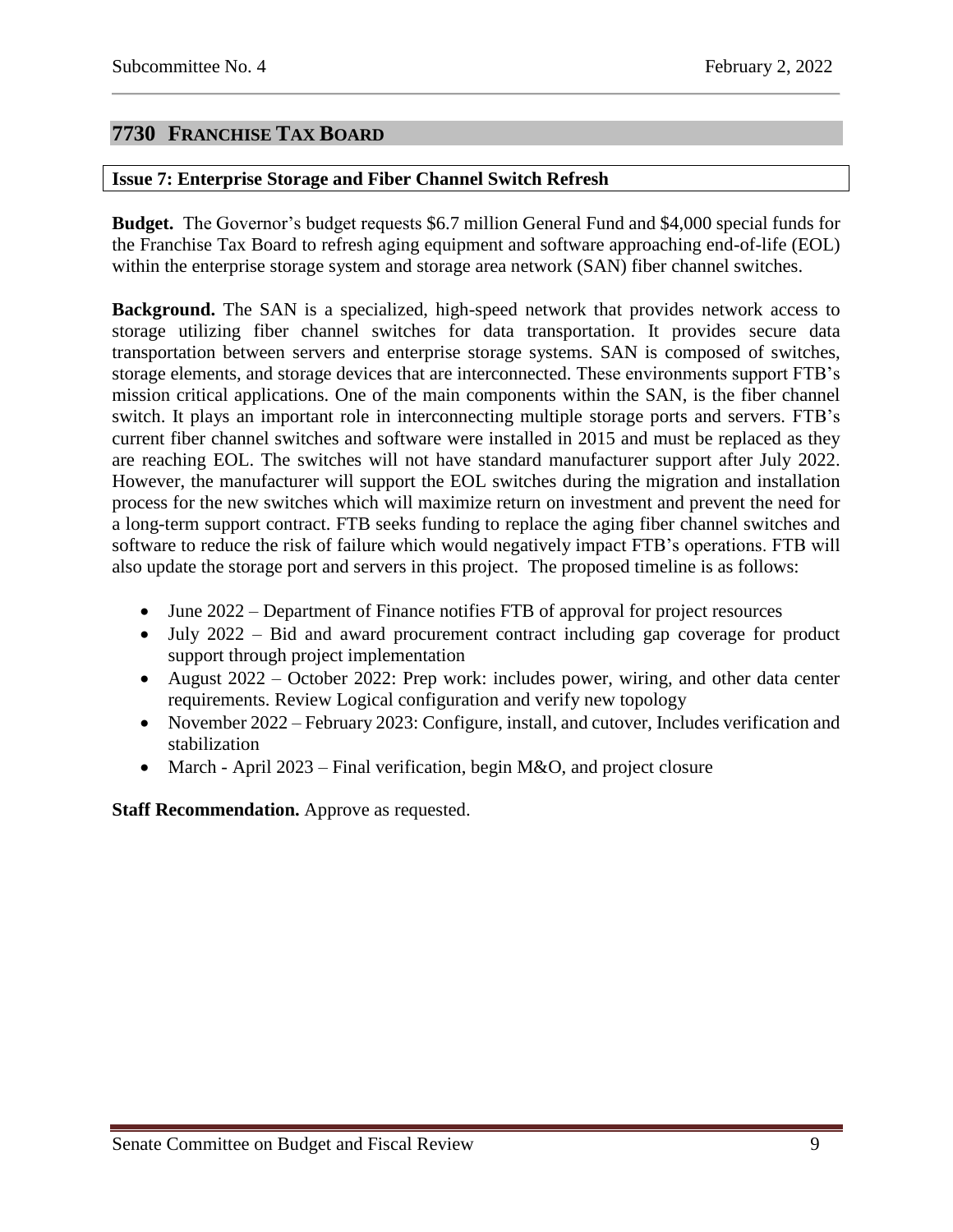## <span id="page-9-0"></span>**Issue 8: FI\$CAL Staffing**

**Budget.** The Governor's budget requests \$856,000 General Fund and \$32,000 special funds for 6 three-year limited-term positions and funding for 5 classification upgrades in 2022-23; \$819,000 General Fund and \$32,000 special funds in 2023-24 and 2024-25; and \$67,000 General Fund and \$2,000 special funds in 2025-26 and ongoing for the Franchise Tax Board. These resources will conduct accounting, procurement, and budgeting and resource management functions as the department continues to work in the Financial Information System for California (FI\$Cal) to comply with statewide accounting, procurement, and budgeting policies.

**Background**. In July 2018, FTB implemented FI\$Cal, California's statewide accounting, budget, cash management and procurement system. FI\$Cal is the technology solution that provides a single, transparent, and unified financial management system, and is intended for use by most state entities. It implemented revised processes and deployed new required structures and rules that necessitate the collection and categorization of more data. This information is essential to the success of FI\$Cal for statewide financial reporting. FTB's Accounting Section, Procurement Bureau, and Department Resource Oversight and Financial Performance Section have the most prominent role in FI\$Cal at FTB and deliver key components of FTB's business operations including accounting, purchasing, budget development and management, financial statements, and departmental and state-level reporting. FTB is fully committed to supporting FI\$Cal requirements and proactively worked with FI\$Cal and Department of Finance (DOF) to plan, design, and test new processes, procedures, workflows, information hand-offs, and reports. Due to the required FI\$Cal workload changes in complexity, timing, and required reviews, FTB staffing was temporarily and permanently augmented in 2019-20. FTB honed its skill with FI\$Cal processes and timing and discovered additional complexity to FTB's already complex processes. Mindful of this, FTB has proceeded to address and modify our processes to tailor with FI\$Cal. At this time, FTB continues to experience delays, bottlenecks, and backlogs within FI\$Cal processes.

FTB needs additional resources to carry out its fiduciary responsibilities within mandated timeframes, thus FTB proposes to increase staffing by six three-year limited-term positions and funding to upgrade five Associate Operations Specialists to Staff Operations Specialists. While FTB did receive some permanent and temporary resources in 2019-20, which greatly assisted with the FISCal workload, the temporary resources have now expired and workload demands continue to increase in workload tasks and review levels. FI\$Cal is fully implemented at FTB and FTB has worked diligently to address the deficiencies caused by the FI\$Cal implementation. FTB staff are now experienced and beyond the learning phase, thus these resource gaps cannot be overcome with additional experience or training. The remaining needs and demands are permanent and meeting them is unsustainable without additional staffing.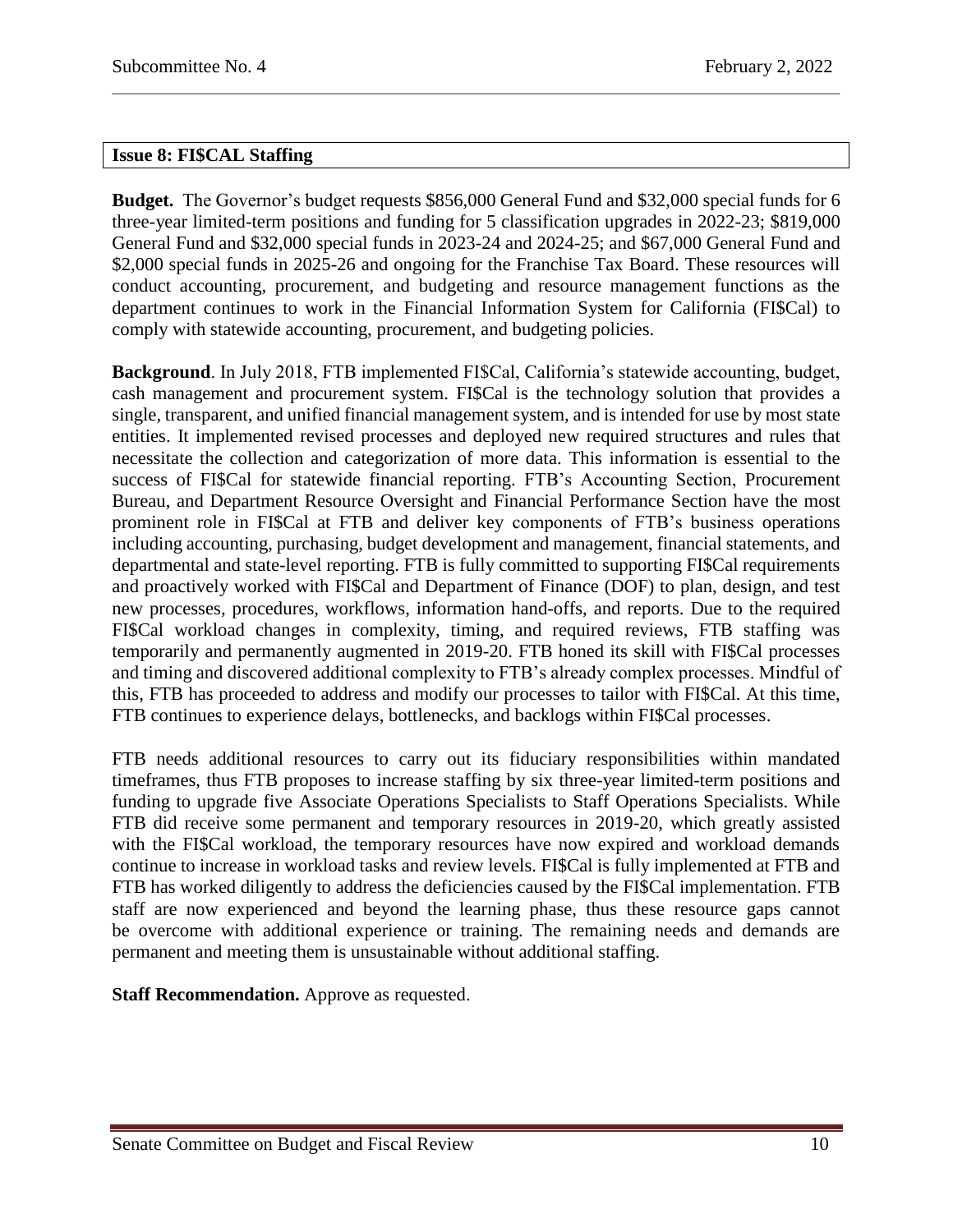## <span id="page-10-0"></span>**Issue 9: Identity Proofing and Online Fraud Detection**

**Budget.** The Governor's budget requests \$3.53 million (\$3.45 million in General Fund and \$88,000 in Special Fund) 17 permanent positions and 1 limited-term position in FY 2022-23; \$3.07 million (\$2.99 million in General Fund and \$78,000 in Special Fund) 17 permanent positions in FY 2023-24 and ongoing at the Franchise Tax Board to accommodate both new workloads and growth within the critical functions of policy, security, and disclosures that are a part of FTB's business processes utilizing a new identity verification tool for fraudulent calls and a threat behavior analytics tool.

**Background.** The Privacy, Security, and Disclosure Bureau (PSDB) develops and enforces security policies and procedures for the safety of FTB's employees and California citizens, and to ensure the security, confidentiality, integrity, and availability of FTB's information and information systems. These departmental policies and procedures guide staff in the analysis and assessment of security measures for the protection of FTB's facilities and information. They also detect, verify, and prevent unauthorized access to information technology systems, networks, and data.

FTB's Chief Security Officer (CSO) is responsible for the oversight and management of all aspects of information security. The CSO also promotes awareness of privacy and security issues among management and staff and ensures sound security principles are reflected throughout the organization's vision and goals. Subject matter experts within the PSDB provide technical security expertise to the department.

FTB has redirected resources to address online fraud as feasible, as well as utilized two positions requested and received via a 2018-19 BCP, to begin addressing this emerging avenue for fraudulent activity.

FTB cannot continue to redirect resources to this workload without ongoing impacts to other critical security areas. Currently, FTB does not have the resources or robust tools to appropriately identify and address all the alerts that are triggered and the alerts are prioritized as High, Medium, and Low. On some days, staff can only timely review a portion of the alerts categorized as 'High'. The additional tools and positions will aid in refining current alert criteria to remove false positives and create automated processes to replace the current manual review processes. These resources and new software tools will ensure FTB, and the State, are well positioned to address significant risks associated with insufficient security protocols and staffing levels.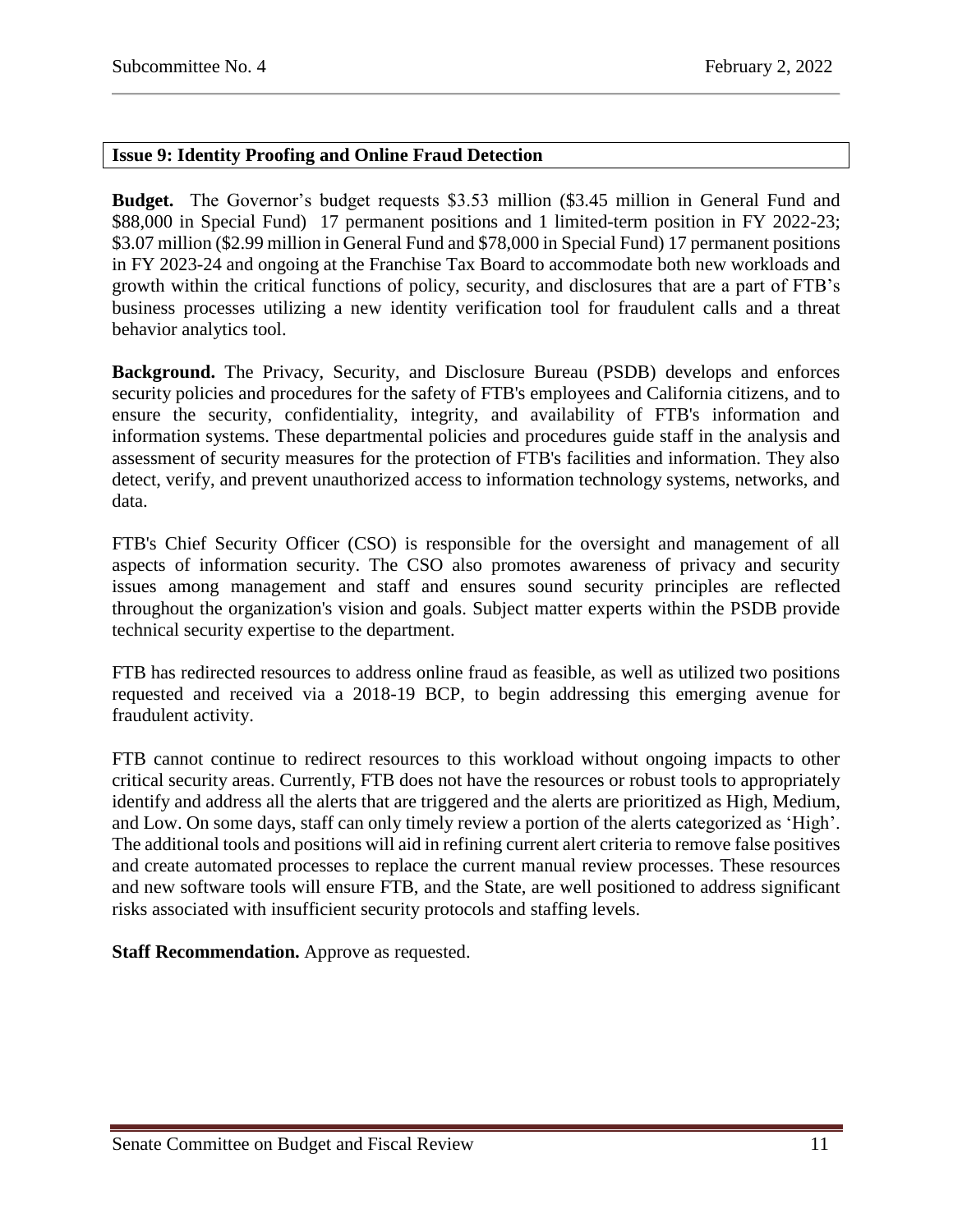## <span id="page-11-0"></span>**Issue 10: Microsoft Licensing Agreement (MELA)**

**Budget.** The Governor's budget requests \$1.44 million General Fund and \$60,000 special funds in 2022-23, \$1.64 million General Fund and \$68,000 special funds in 2023-24, \$2.0 million General Fund and \$83,000 special funds in 2024-25, and ongoing for the Franchise Tax Board to establish a fully-funded, permanent baseline budget for FTB's implementation of the state master agreement Microsoft 365 Government Community Cloud (M365 GCC) and enterprise agreements for Microsoft server, development tools, and support (the combined package is hereafter referred to as M365 GCC+).

**Background.** The common tool set FTB offers staff based on work assignments, includes a computer operating system with security features and software applications that enable word processing, note taking, spreadsheets, presentation creation, surveying, diagraming, project management, software development, and communications, such as e-mail, instant messaging, voice conferencing, and team video collaboration. To carry out their revenue generating workloads and provide taxpayer assistance, FTB staff rely on these tools to work as a team, share and mange content, quickly find and connect information, and seamlessly collaborate across FTB. To offer these functions to staff, behind the scenes FTB uses on-premises server software, cloud services, and support tools for implementation, deployment, and trouble shooting. This is FTB's base architecture for productivity software. FTB licenses to support our nearly 6,900 permanent and temporary employees. FTB maintains another 800 licenses for contractors working on projects and to provide licensing to comply with FTB security policy, which requires retention of former employee and contractor data for a period of a minimum of five years. FTB has discovered and progressed to the best licensing model available in terms of cost and features.

In June 2014, FTB transitioned from purchasing software bundles and individual products to its first subscription Microsoft Enterprise License Agreement (MELA) with add-ons, which provided additional products such as server software, developer tools, and specialized productivity tools (i.e., Visio and Project).

In June 2019, FTB renewed the subscription and acquired the latest subscription, Microsoft 365 Government E3, with the same add-ons and an upgraded support contract. In early 2021, the California Department of Technology (CDT) reached out to FTB about the feasibility of joining the statewide M365 E5 GCC subscription. After determining business opportunities and costs associated with doing so, key benefits would present for FTB to do this and in June 2021, FTB leveraged the new purchasing model M365 E5 GCC offered through CDT and entered into a new subscription term prior to the existing subscription expiration. Renewing one year early allowed FTB to take advantage of previous subscription credits, leverage the aggregate buying power of the new M365 E5 GCC, and move to a 5-year renewal cycle instead of a 3-year cycle. This state master enrollment (M365 E5 GCC), along with the server, developer, and support tools, is collectively referred to as M365 GCC+ in this document. The decision to move to this new agreement was both financially strategic and feature rich, as this state master enrollment offered significant initial savings and additional feature opportunities, particularly for security tools. FTB was able to transition to the top-tier enrollment (Federal Risk and Authorization Management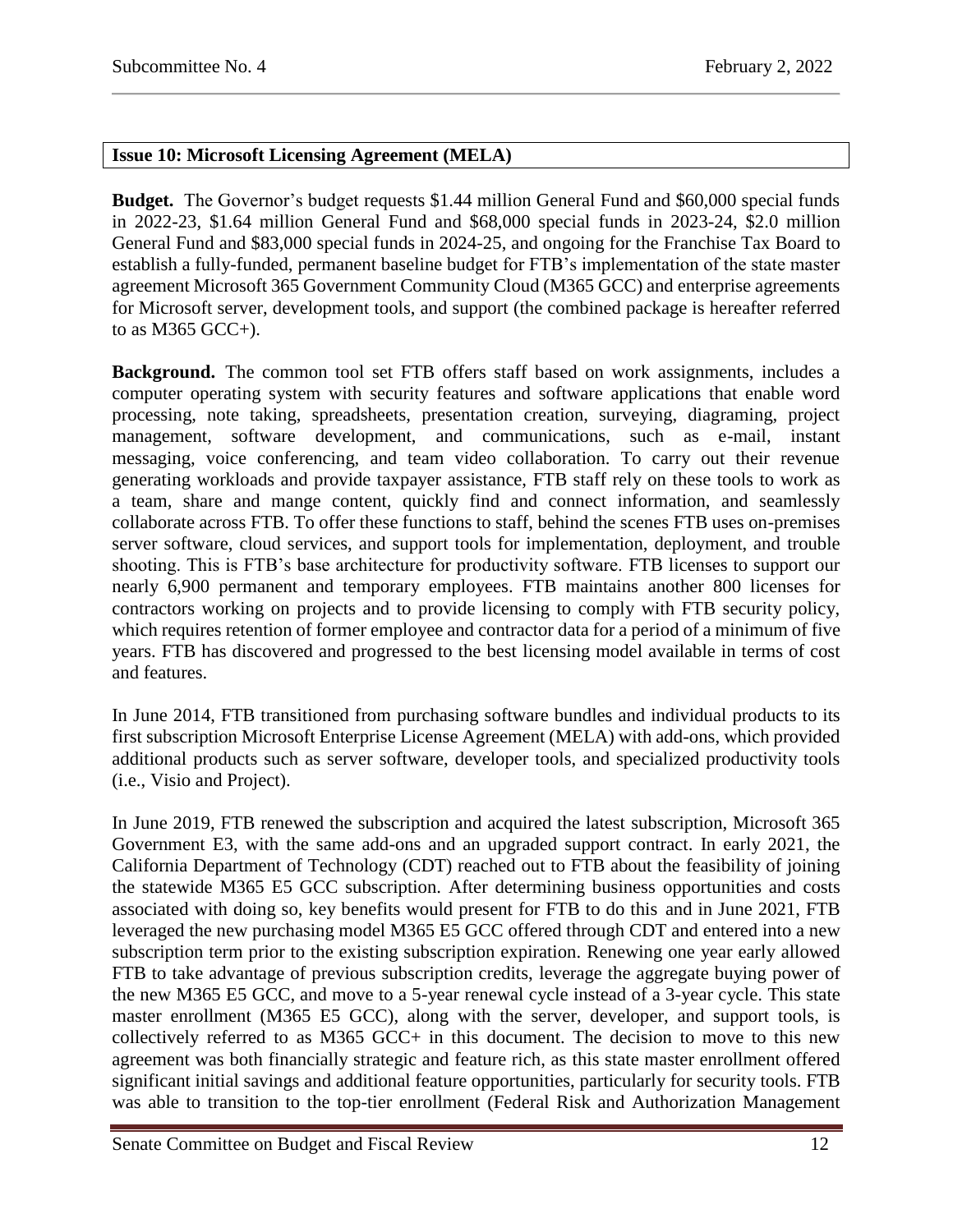Program (FedRAMP) certified) to leverage the added security and privacy features, top-tier support, deployment services, and simplified administration. FTB also enhanced its video conferencing and data analytics tools. FTB's current M365 GCC+ architecture includes base productivity tools, server tools, developer tools, and support. It provides a dependable and adaptable base productivity software architecture, cloud computing, and access to the most current versions of Microsoft software. This flexibility enables FTB to upgrade at a pace that aligns with FTB's business needs, such as the increased demand for licenses due to FTB security retention policy and emergency implementations of collaboration tools such as was needed with COVID-19.

For the various purchases comprising the 2014, 2019, and 2021 subscriptions, generally FTB was able to fund these subscription contracts primarily utilizing funds previously used to buy the individual products that were being offered in the MELA bundle, and carry that forward as the baseline. While FTB was able to fund the first year costs for this new subscription, annual costs continue to increase and FTB's baseline budget for this subscription is insufficient to cover future year costs.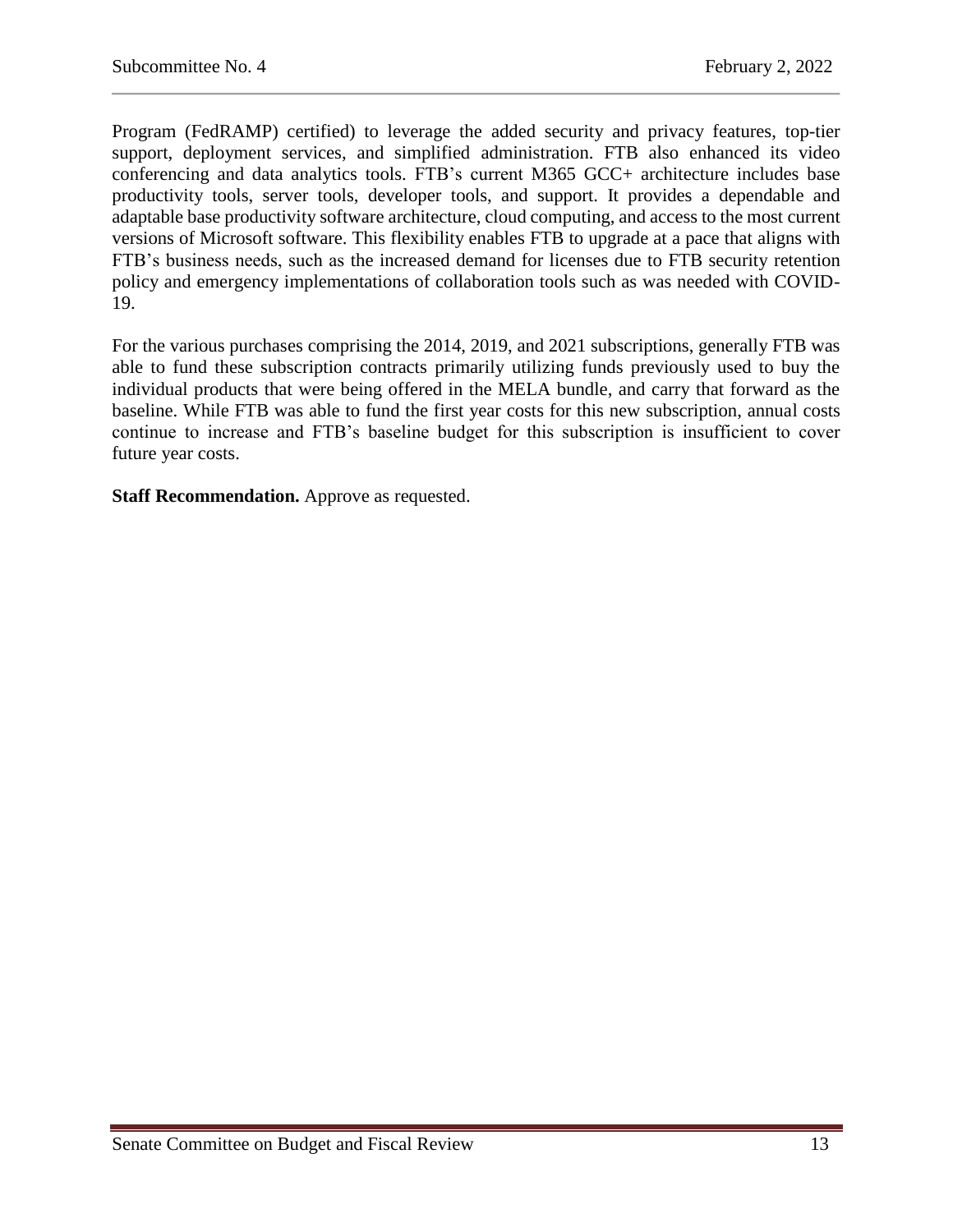## <span id="page-13-0"></span>**Issue 11: Network Infrastructure Refresh**

**Budget.** The Governor's budget requests \$1.0 million General Fund and \$42,000 special funds in 2022-23, \$3.21 million General Fund and \$133,000 special funds in 2023-24, and \$4.71 million General Fund and \$198,000 special funds in 2024-25 for the Franchise Tax Board (FTB) to refresh, by way of replacement, a portion of FTB's network infrastructure. Some components of the network are reaching end of life (EOL) beginning May 2023 and some have capacity constraints.

**Background.** FTB's current network infrastructure was put in place by the E-Commerce Portal Infrastructure (EPI) Feasibility Study Report (FSR), as approved by the California Technology Agency (currently California Department of Technology) on January 10, 2007. That effort provided up-to-date network designs, infrastructure, and tools to effectively and efficiently manage, maintain, and enable growth of FTB's network infrastructure, which allowed FTB to increase its internet presence and internal services. Due to EOL announcements and end of capacity equipment, FTB received approval to refresh the network infrastructure in FY 2016-17, and implemented the network refresh in phases (via approved FSR FTB 15-01 and BCP 7730-002-BCP-BR-2016-GB; PIER completed 2/14/2020), which has kept the network healthy. Generally, the network infrastructure refresh is performed in phases every 5-years. Some components of FTB's network infrastructure are again reaching EOL and capacity constraints exist as all physical port connections are in use. When equipment reaches EOL, manufacturers will no longer provide emergency or non-emergency technical support, technical and security patches, software and firmware upgrades, parts, or whole replacements of equipment. The following components are at or approaching EOL or at capacity and proposed for refresh:

- 1. Firewall appliances EOL May 31, 2023.
- 2. Network (Production, Internet, and Core) Switches EOL March 31, 2024.
- 3. Edge Switches EOL March 31, 2024.
- 4. Load Balancers EOL April 1, 2025.
- 5. Next Generation Firewalls (NGFWs) EOL August 31, 2025.
- 6. Routers Maximum port-capacity reached.

Through this network refresh, FTB will replace EOL and at-capacity components of FTB's network infrastructure and will meet expected workload increases and demand for online services through June 2030.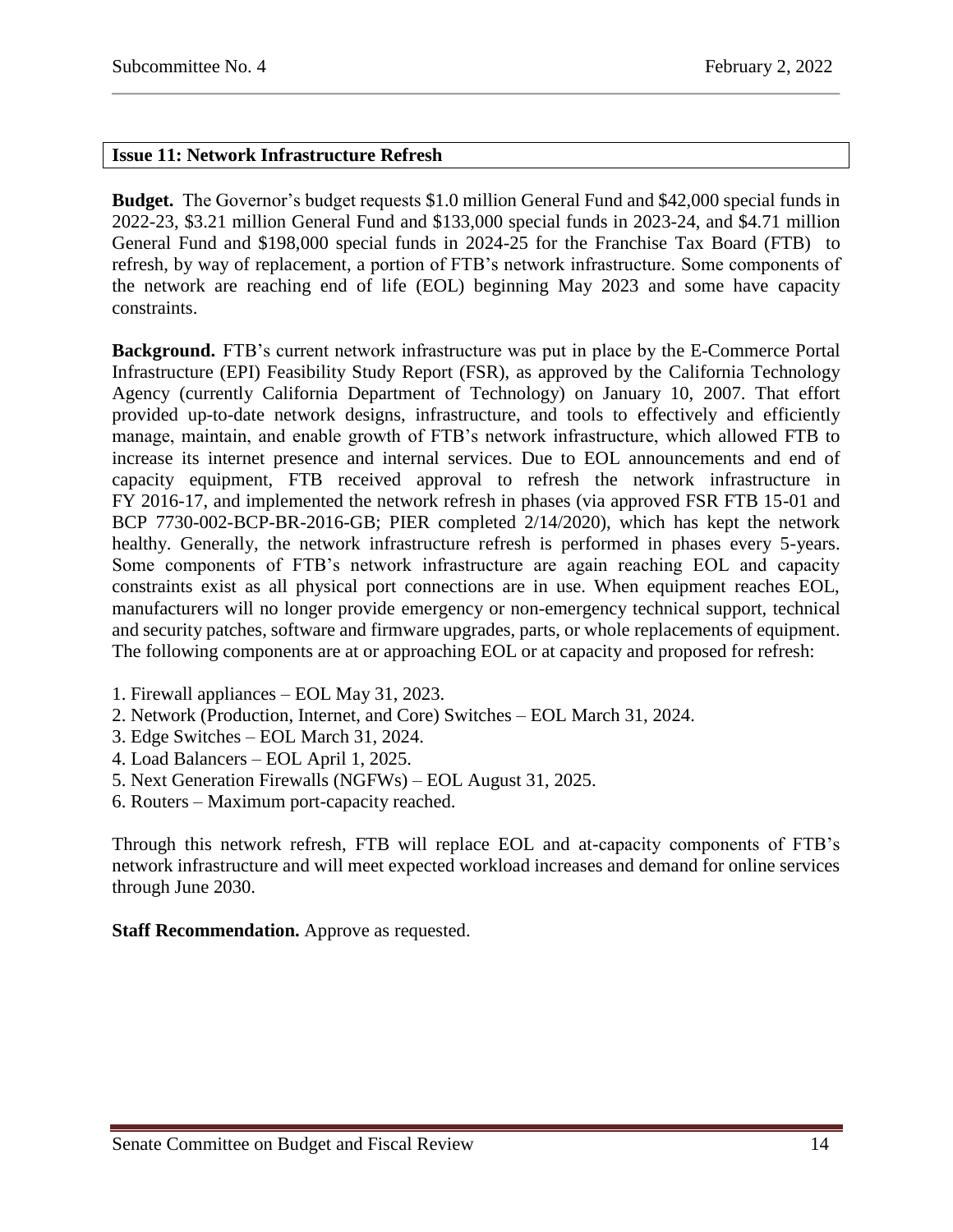# **ITEMS FOR DISCUSSION**

# <span id="page-14-0"></span>**7600 DEPARTMENT OF TAX AND FEE ADMINISTRATION (CDTFA)**

## <span id="page-14-1"></span>**Issue 12: Hope Act: California Electronic Cigarette Excise Taxb**

**Request.** The Governor's Budget requests \$1.4 million E-Cig Fund for 5.5 positions and 9,253.5 hours in 2022-23, \$1.2 million for 3.8 positions and 12,026.5 hours in 2023-24, and \$1.4 million for 3.5 positions and 15,253 hours in 2024-25 for mandated workload associated with SB 395, the Healthy Outcomes and Prevention Education (HOPE) Act.

## **Background.**

Beginning July 1, 2022, the California Electronic Cigarette Excise Tax (E-Cig Tax) (Chapter 489 of the Statutes of 2021(SB 395)) imposes a new 12.5 percent tax upon purchasers on the sales price of electronic cigarettes for use in California. Retailers are required to collect the E-Cig Tax from the purchaser at the time of the retail sale of an electronic cigarette. Additionally, SB 395 authorized a General Fund loan of \$3 million to be deposited into the California Electronic Cigarette Excise Tax Fund (E-Cig Fund) in fiscal year 2021-22 for the purpose of implementing the E-Cig Tax.

Implementation costs in 2021-22 include \$2.5 million in contract services for reprograming CDTFA's Centralized Revenue Opportunity System (CROS). The new tax requires the CROS functional areas be built by July 1, 2022 and adding this function is currently underway. Additional 2021-22 costs included 0.8 positions in Audit Support, and 2,629.5 overtime hours in various units to implement updates, notify taxpayers, and respond to inquiries from the public

The requested resources in 2022-23 and ongoing will allow CDTFA to address the workload associated with implementing and administering the E-Cig Tax under the Fee Collection Procedures Law. Consistent with other tax programs, the funding for the additional hours allows existing CDTFA team members to work on this program.

Additional workload related to the administration of the E-Cig Tax falls under the following categories:

 **Compliance.** To ensure compliance with the E-Cig Tax legislation, CDTFA is mandated to perform registration and licensing, return processing, and collection functions. Every Cigarette Tobacco Product Tax Law (CTPTL) licensed retailer making sales of electronic cigarettes is required to report and pay the tax on these products, including out-of state retailers with direct sales to California consumers. Team members will process returns, reports, schedules, payments, interest and penalty relief requests, review overpayments, issue refunds, and provide customer service for this new tax program.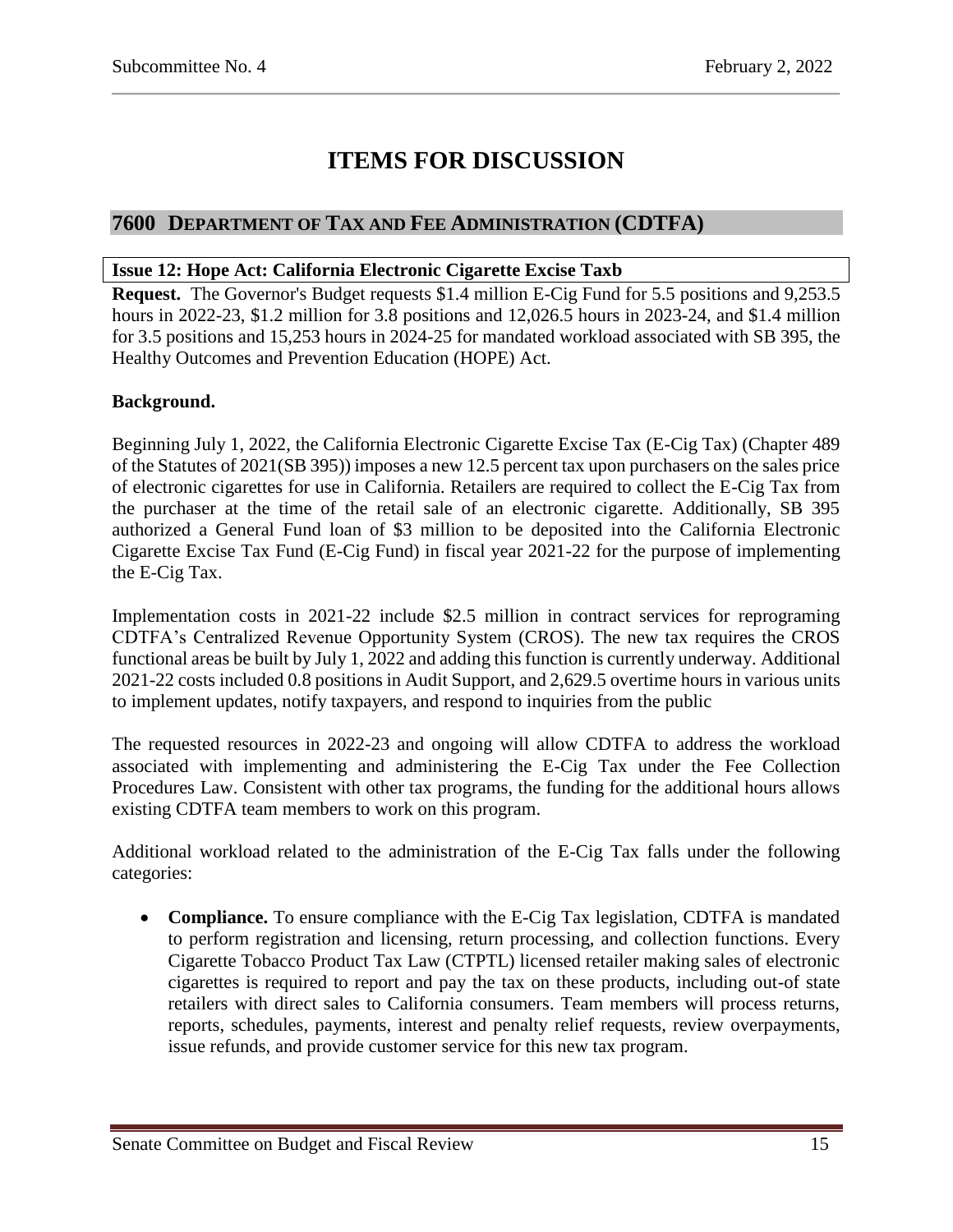- **Audit.** Team members are required to verify and audit registered retailers that sell electronic cigarette products to ensure the correct amount of tax was imposed, collected, and paid on the sale of electronic cigarette products. CDTFA strives to audit 3 percent of the taxpayer base on a three-year cycle.
- **Collections, Refunds, and Appeals.** As with any other tax program, a certain percentage of returns will be delinquent. Taxpayers who file non-remittance, partial remittance, or late returns, will incur CDTFA billings and be subject to collection actions. It is also estimated that 1.3 percent of the taxpayer base will file a claim for refund and a portion of the audit assessments of the new tax will result in petitions for redetermination. Team members will engage in active collection activities, handle refunds and process requests for relief from interest and penalty, and handle all aspects of the appeals process.
- **Return Processing**. CDTFA will design and develop new tax returns for the E-Cig Tax program. System programming changes are required to allow payments and proper fund allocation to the new fund. Team members are responsible for critical tax return and payment processing, reports, account maintenance, account billing adjustments, and desk review activities.
- **Administration, Implementation, and Administrative Support**. The E-Cig fund requires numerous analyses for maintenance, reconciliation, producing interim statements and preparation of special reports, and monitoring critical cash flow by the Accounting Branch. In addition, CDTFA must develop new online returns (electronic filing only), create new online instructions, and update forms, publications, letters, and webpages. Numerous outreach materials will be distributed and published. Team members will train and provide technical advice to other CDTFA team members and the public.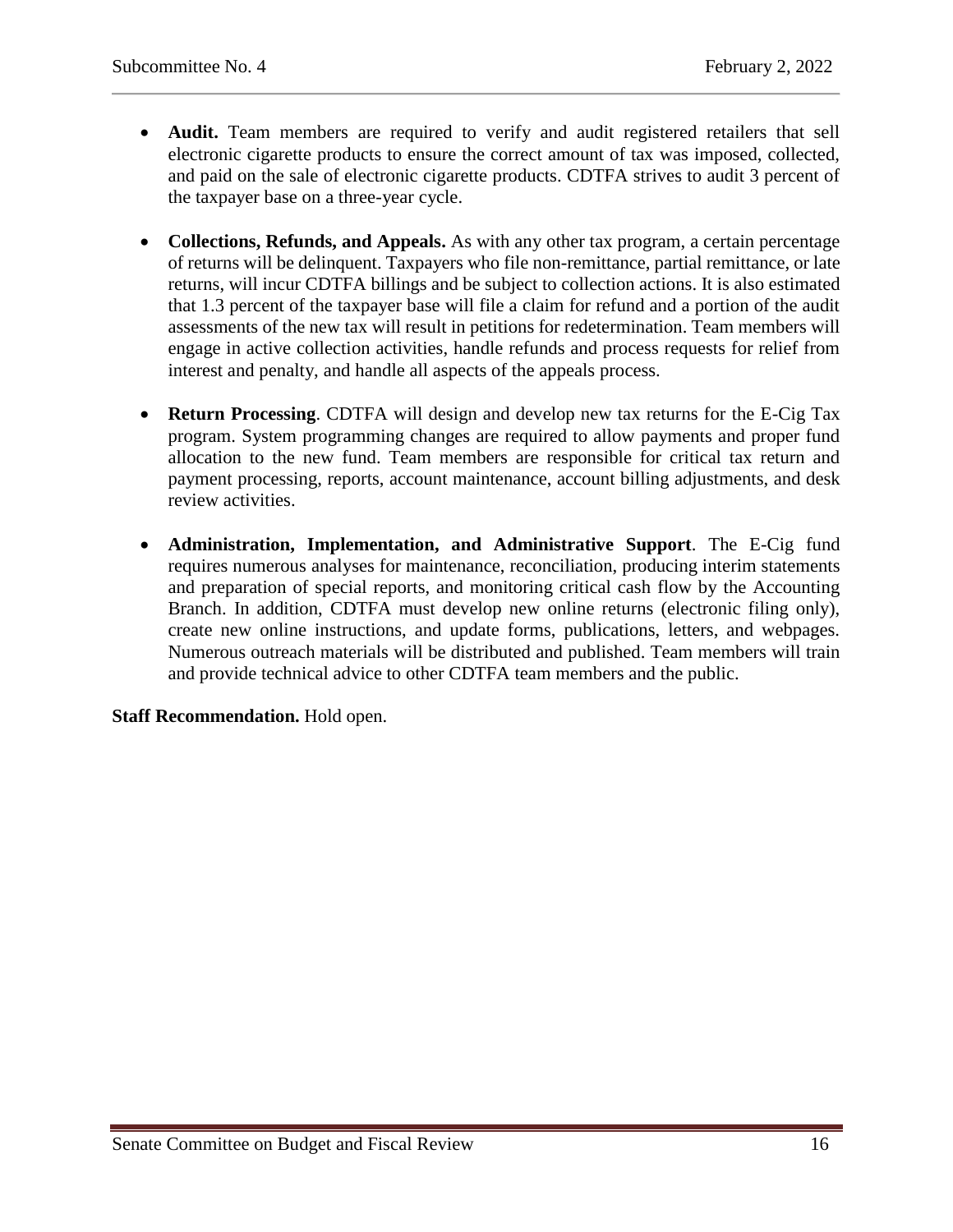# <span id="page-16-0"></span>**0959 CALIFORNIA DEBT LIMIT ALLOCATION COMMITTEE**

#### <span id="page-16-1"></span>**Issue 13: Bond Allocation Program Workload**

**Request.** The Governor's budget requests \$1,036,000 for six permanent positions: 5 AGPAs and 1 SSM I Specialist for FY 2022-23 and ongoing to accommodate workload for the California Debt Limit Allocation Committee (CDLAC) and its support areas.

## **Background.**

CDLAC was established by Chapter 943, Statutes of 1987, in response to the Federal Tax Reform Act of 1986, which placed a cap on the volume of tax-exempt private activity bonds that could be issued within a state in a calendar year. CDLAC is the sole entity responsible to calculate the volume cap pursuant to IRS guidelines and allocate tax-exempt private activity volume cap for the State of California through a variety of programs including multifamily housing, single-family housing, tax-exempt facilities, and industrial development bonds.

Tax credits attract private investment in affordable housing by offering a dollar-for-dollar credit against an investor's state or federal taxes owed. The 2019, 2020, and 2021 Budget Acts each authorized \$500 million in one-time resources for low-income housing tax credits. In each year, these resources were split between both typical affordable housing projects (\$300 million) and mixed-income projects (\$200 million). These funds have supported what is known as the federal four percent tax credit, which historically have not been competitive - every project that sought a four-percent credit received one. Recent changes in statute have made these credits more popular. However, as currently structured, these credits must be paired with federally-limited taxexempt bonds, which are allocated by the California Debt Limit Allocation Committee. The four percent tax credits are therefore limited by a project's ability to secure tax exempt bonds. Increasing demand for four percent credits has led to an oversubscription of tax exempt bonds.

The oversubscription of tax-exempt federal bonds required CDLAC to develop and implement a competitive system to provide equitable distribution of Bond Allocation throughout California. To maximize the allocation of tax credits, the California Tax Credit Allocation Committee and the California Debt Limit Allocation Committee adopted regulations aimed at increasing affordable housing production, containing costs, and maximizing public subsidy and benefit of the credits. The review time needed for this new competitive process more than doubled the staff hours it takes to process requests.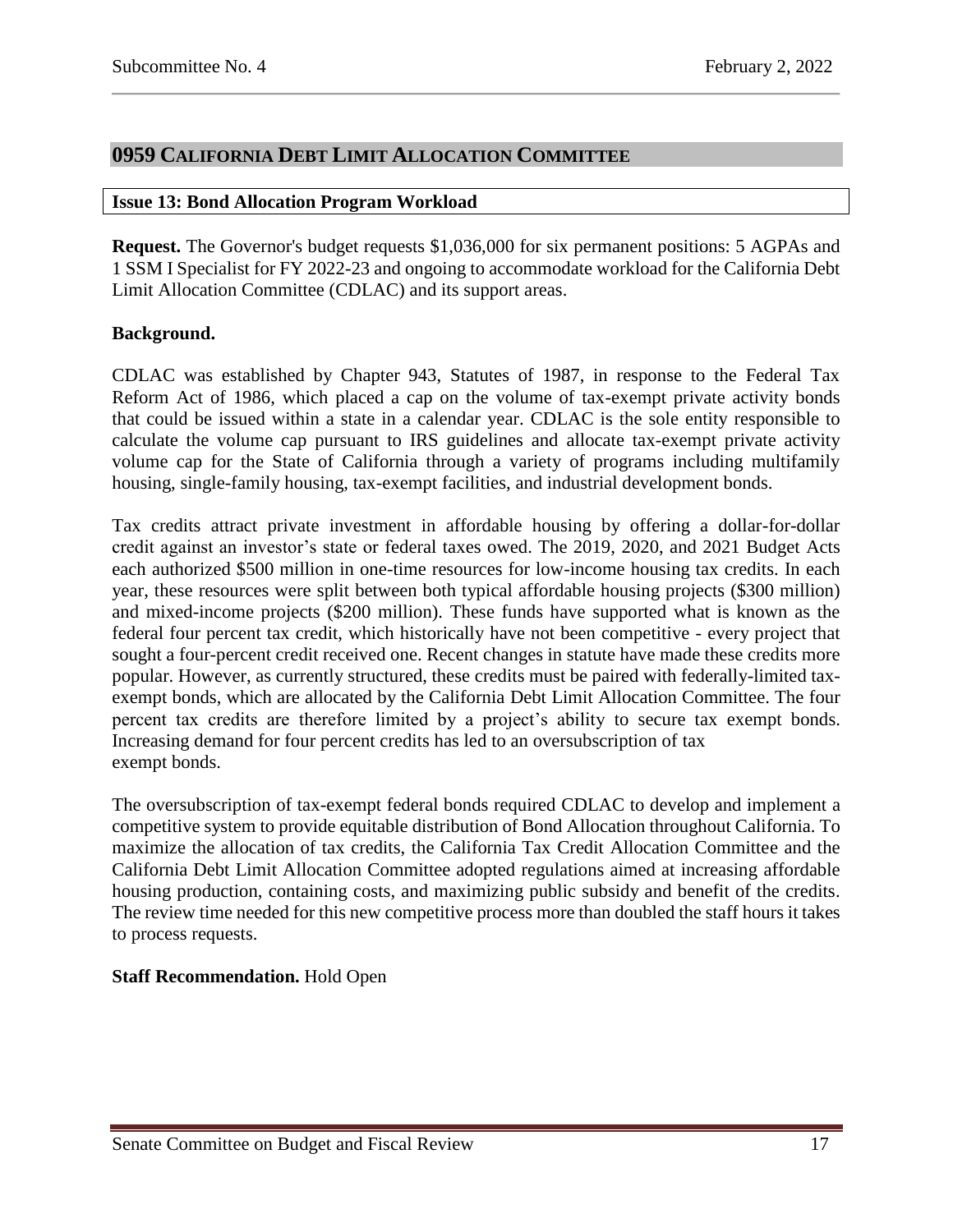# <span id="page-17-0"></span>**0968 CALIFORNIA TAX CREDIT ALLOCATION COMMITTEE**

#### <span id="page-17-1"></span>**Issue 14: Development and Compliance Sections Workload Increase**

**Request.** The Governor's budget requests an increase for the California Tax Credit Allocation Committee (CTCAC) of \$1,423,000 for fiscal year 2022-23 and ongoing to hire eight new staff members; six Associate Governmental Program Analyst (AGPA) positions, one Research Data Specialist I (RDS) position, and one Staff Services Manager (SSM I) (Supervisor) position to accommodate workload increases.

**Background.** The CTCAC's tax credits support/affect several State agencies. Bond allocation is required for applicants to receive tax credits. The California Debt Limit Allocation Committee (CDLAC) is the issuer of tax-exempt bond allocation, therefore affected by CTCAC. Tax Credits are a source of equity that is part of the capital stack for projects financed within the Housing Community Development (HCD) and California Housing Finance Agency (CalHFA).

CTCAC is responsible for administering the allocation of federal and state low-income housing tax credits (LIHTCs) for the development of low-income housing. Each year the amount of federal 9 percent LIHTCs allocated by the IRS is based on the product of a per capita factor and the state's population. An annual increase in federal LIHTCs available results in a higher volume of applications reviewed and thus a larger workload requirement. CTCAC is required by federal law to conduct at least three reviews of the applications during the housing development process. Due to the increase in the volume and complexity of the applications, workload has increased at each stage of review and staff have consistently been unable to complete the second of the three reviews in a timely manner. With the increase in applications beginning in 2020 and continuing, without additional staff, CTCAC staff will fall further behind in meeting its mandatory requirements resulting in delays to the project. In addition, the CTCAC's responsibilities for compliance (over a 55 year period) grow with each additional project.

In 2020-21, CTCAC had 70 authorized positions and of these 51 were filled. CTCAC notes that their ability to fill positions has been compromised by the pandemic and the need to recruit for positions that include significant travel.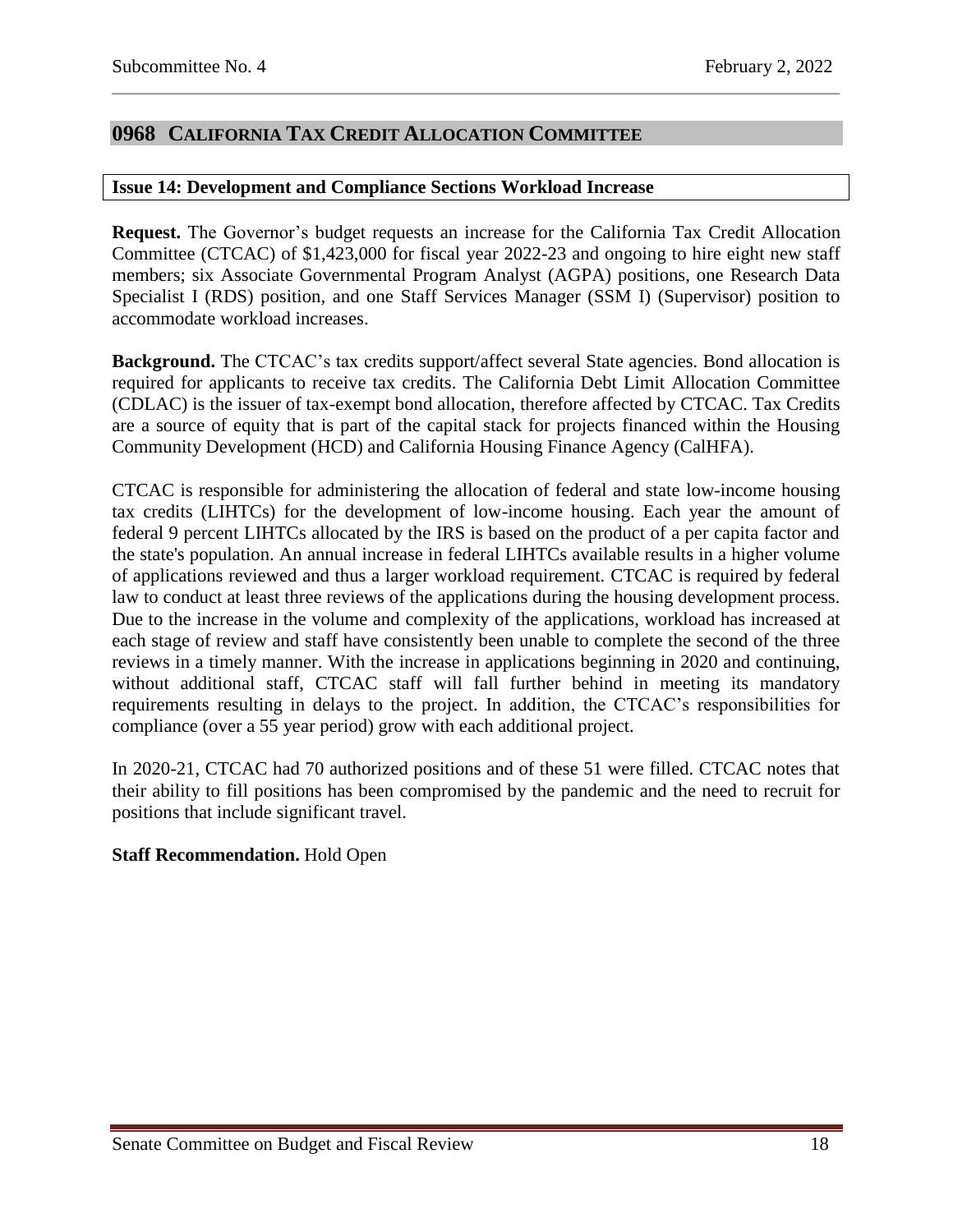## <span id="page-18-0"></span>**1701 DEPARTMENT OF FINANCIAL PROTECTION AND INNOVATION**

## <span id="page-18-1"></span>**Issue 15: California Public Banking Option Act (AB 1177)**

**Request.** The Governor's budget requests an increase in expenditure authority of \$283,000 Financial Protection Fund in fiscal year 2022-23, \$273,000 in 2023-24, and 1.0 Attorney III position, for the Department of Financial Protection and Innovation to implement the provisions of Chapter 451, Statutes of 2021 (AB 1177).

**Background.** The purpose of AB 1177, the California Public Banking Option Act, is to increase access to no-cost banking for underbanked and unbanked populations. AB 1177 established the CalAccount Blue Ribbon Commission (Commission) to contract with a vendor to conduct a study of a CalAccount Program (Program) to offer unbanked and underbanked Californians free federally insured transaction accounts. The new law requires the State Treasurer to convene the Commission on or before September 1, 2022, composed of nine individuals, including the DFPI Commissioner or their designee.

The Commission is required to:

- Contract with vendors to conduct the market analysis.
- Conduct at least one public hearing to gather input within a year of entering into a contract for the market analysis.
- Hold a public hearing to review the completed market analysis.
- Determine whether the Program can be implemented as described in the bill, and if not, what modifications can be made to implement it successfully.
- Determine whether the Program revenue is enough to pay for costs within six years of implementation, and if not, recommend whether the Program should be implemented, nonetheless.

AB 1177 requires the Commission to deliver the market analysis to the Chair of the Senate Committee on Banking and Financial Institutions and the Chair of the Assembly Committee on Banking and Finance by July 1, 2024. The California Public Banking Option Act only becomes operative upon appropriation by the Legislature, and the Program will only get implemented if the Legislature approves it after seeing the results of the market analysis.

While AB 1177 does not have a direct impact on DFPI's operations, the DFPI Commissioner, or that person's designee, will need to spend considerable time on the Commission, at board meetings, gathering and consolidating information from Department and stakeholder experts, and reviewing and analyzing market analysis data and results. DFPI requests 1.0 Attorney III to act as the Commissioner's aid and, if needed, designee.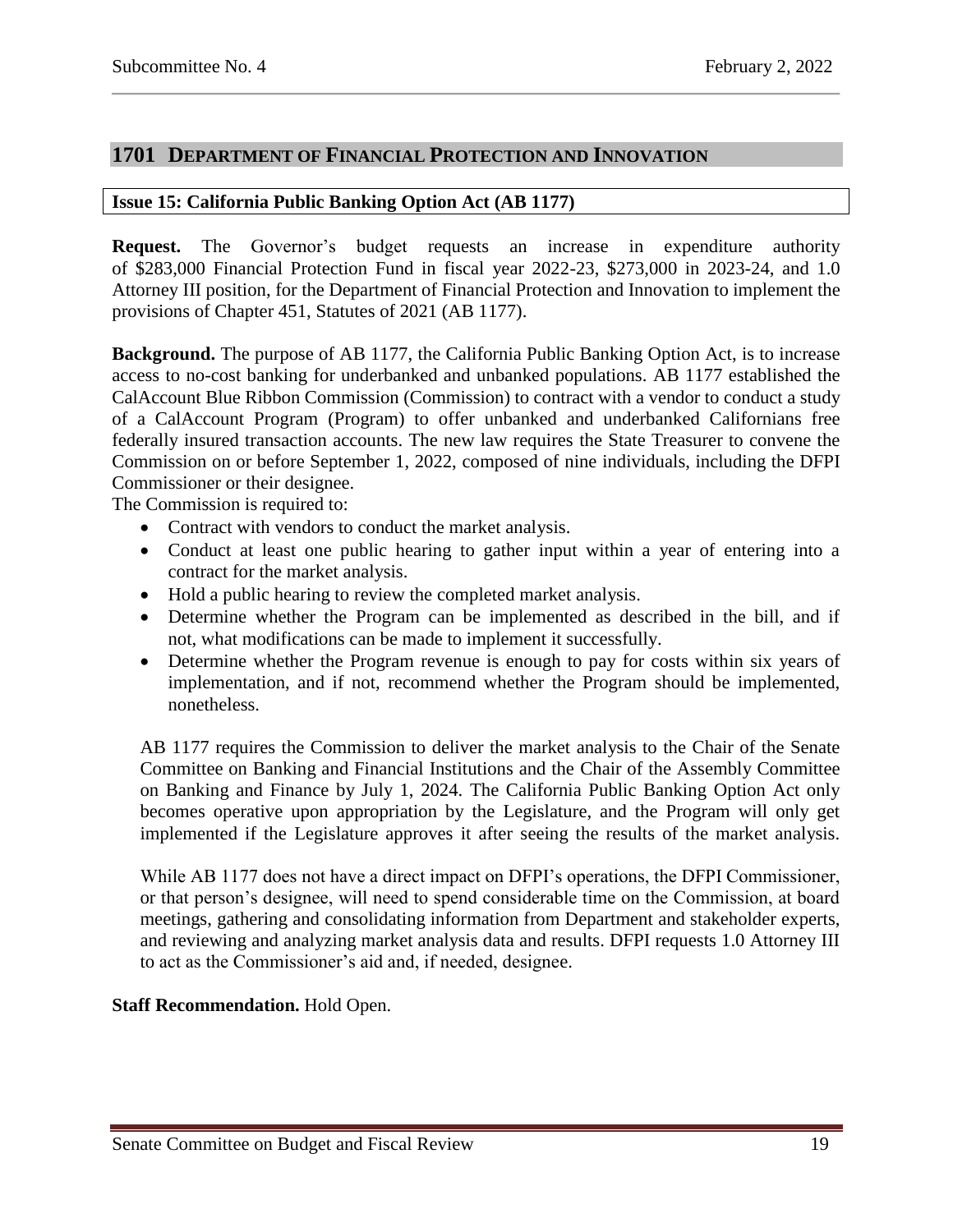# <span id="page-19-0"></span>**7730 FRANCHISE TAX BOARD**

## <span id="page-19-1"></span>**Issue 16: Enterprise Data to Revenue Project 2**

**Budget.** The Governor's budget requests \$151.1 million General Fund and 17.0 permanent positions, 23.5 full time equivalent limited-term positions, and 21.0 permanent-intermittent positions to begin second-year implementation of the Enterprise Data to Revenue (EDR2) project, which is the second phase of the Tax System Modernization (TSM) plan at the Franchise Tax Board. The resources received from this proposal will allow FTB to continue supporting the optimization of business processes throughout the EDR2 life cycle.

## **Background.**

In 2007, the staff created a 30 year three-phased modernization strategy for FTB's information technology systems. The primary objective of this strategy addresses refreshing FTB's aging legacy systems, while also taking the opportunity to further advance FTB's strategic goals using the latest technologies and industry best business practices.

- Phase 1 (EDR Project, completed December 2016) Build the key infrastructure and foundational architecture for the three phased effort and update FTB's existing imaging, case management, return processing, and modeling processes while also developing two new applications (Taxpayer Folder – internal view for FTB staff and MyFTB – external view for taxpayers and practitioners) to consolidate taxpayer data for ease of use, increased customer service and better transparency.
- Phase 2 (EDR2 Project, projected start July 2021) Leverages the architecture delivered and will expand case management, modeling, MyFTB, and self-service options. This project will also decommission end-of-life legacy systems for Audit, Filing Enforcement and Collections.
- Phase  $3 -$  (projected start 2026) This Final Phase will replace FTB's end-of-life legacy accounting systems and finish addressing FTB's six key business problems.

The EDR2 project represents phase 2 of an enterprise-wide TSM effort to align FTB's IT infrastructure with its strategic business plan. The EDR2 project will continue to significantly improve the department's ability to address the state's annual \$10 billion tax gap through strategically planned TSM efforts consistent with FTB's strategic plan.

The EDR2 project is vital to FTB's operations. The technology currently supporting two of FTB's major legacy systems - Accounts Receivable Collection System (ARCS) and professional Audit Screening and Support System (PASS) - , which annually allow FTB to collect over \$4 billion in compliance revenue, are nearing end-of-life and will no longer be supported after December 31, 2025. Implementing the EDR2 project at this time is critical. Replacing these systems before they reach end-of-life will ensure FTB business operations generating significant compliance revenue for the state will not experience any critical failures. Additionally, the EDR2 project will improve efficiency and provide a better taxpayer experience while increasing revenue.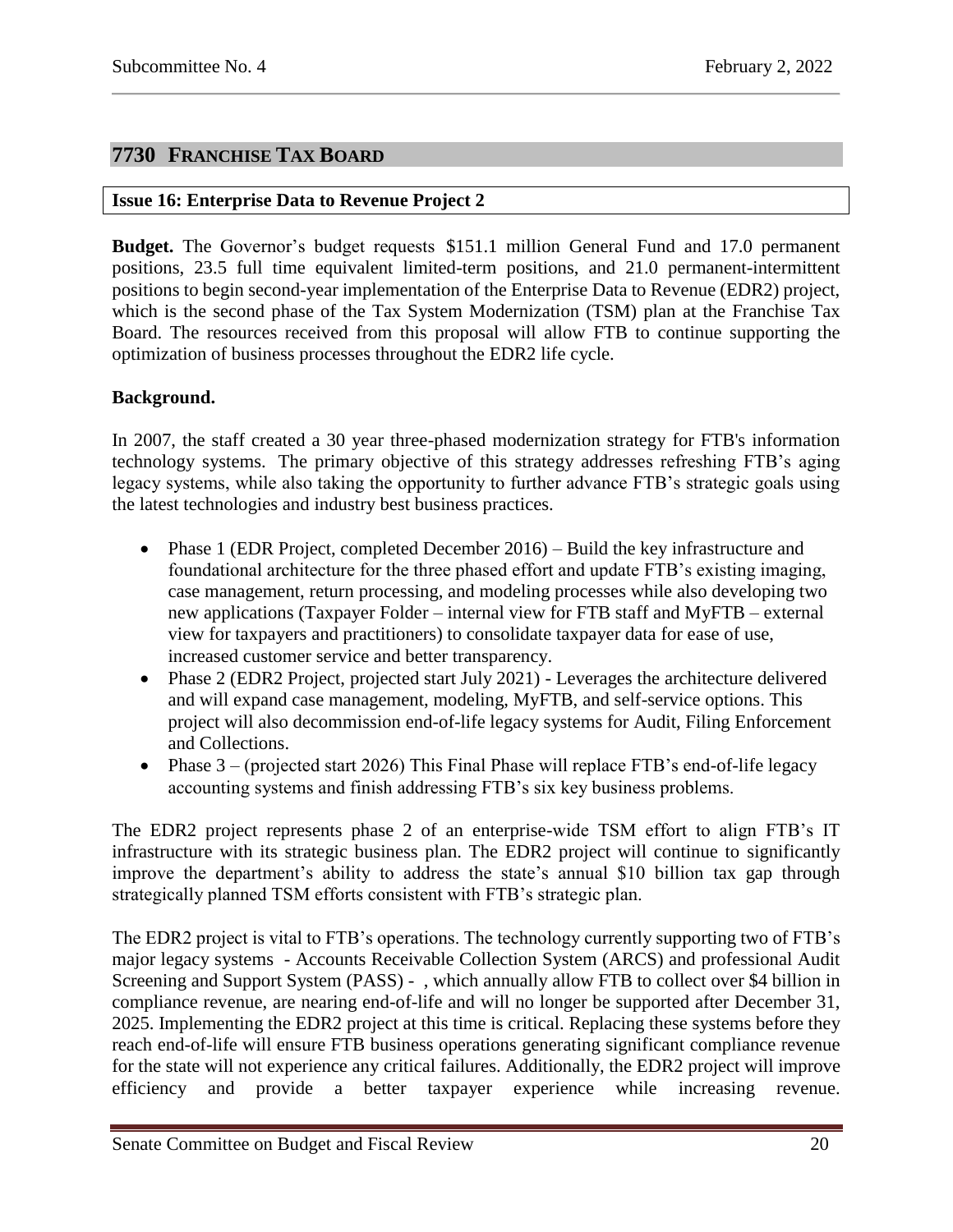The following table shows the systems FTB plans to replace with EDR2 and their original implementation dates and ages.

| <b>System</b> |      | Date Implemented System Age in Years (as of 2021) |
|---------------|------|---------------------------------------------------|
| ARCS          | 1999 |                                                   |
| <b>INC</b>    | 2001 | 20                                                |
| <b>PASS</b>   | 1997 | 24                                                |

The EDR2 project follows the California Department of Technology's (CDT's) Project Approval Lifecycle (PAL) Process. The most recent document approved for the EDR2 project was the Stage 4 Project Readiness and Approval (S4PRA). The S4PRA was approved on April 1, 2021 and included the EDR2 vendor selection and project approval.

The EDR2 project's Request for Proposal (RFP) was released on April 30, 2019 on the Cal e-Procure website. In May 2020, FTB received the final proposals with proposed solutions from the bidders. Contract Award to the contractor was made in June 2021. The EDR2 project start date is July 1, 2021.

The EDR2 project plans to achieve the following objectives in 2022-23:

- Utilize the new data analytic tools to support the development of new work including functionality for models, treatment paths, and data visualization (reports and dashboards);
- Perform data analysis and clean-up of the PASS application data prior to the conversion of the data into the EDR2 case management platform;
- Analyze and resolve issues with collection cases that will not convert in an automated fashion prior to contractor's automated conversion from the PIT collection legacy to new system;
- Enhance the ability to successfully select best value cases for compliance efforts and complete quality cases efficiently;
- Ensure new data fields can be captured from paper returns and other stand-alone tax forms to assist with developing potential modeling strategies and business rules which will result in increased revenue;
- Develop and implement Training and Organizational Change Management activities to support FTB enterprise including the field offices who will utilize the systems impacted by the EDR2 project implementation and changes;
- Maintain the data integrity and availability in FTB's tax systems and their ability to perform critical state tax functions;
- Pilot the first implementation of the PIT Professional Audit and Legal Case Management solution;
- Replace the solution that is used by the Underpayment BSOW to identify available assets to levy during the Personal Income Tax involuntary collection cycle; and
- Continued design and development of deliverables to be implemented in future years, including self-services and additional case management solutions

FTB notes that this request is funding for the 2022-23 fiscal year and that a BCP will be submitted each year to cover the costs of the project. According to the FTB, the total cost of EDR2 is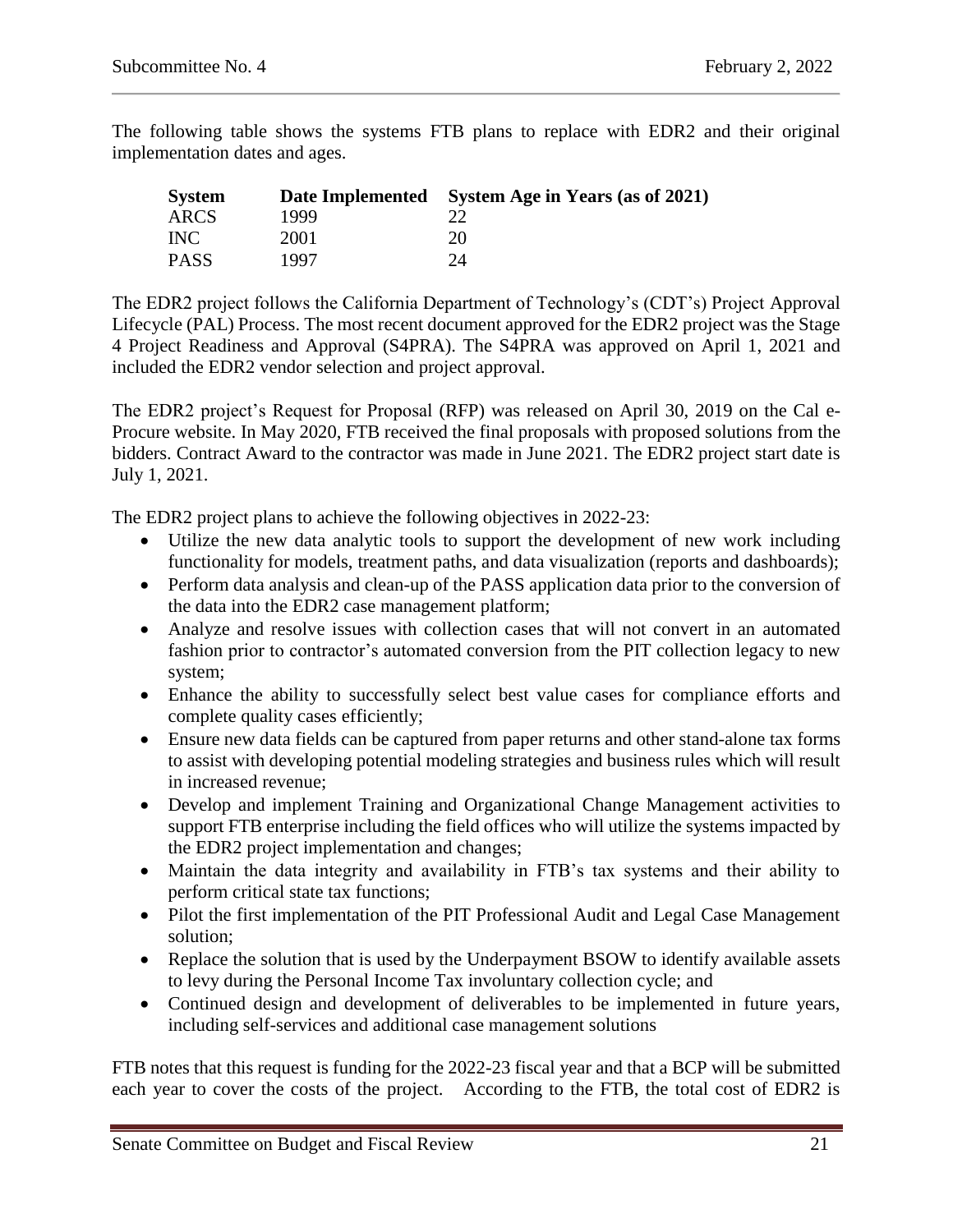estimated to be just over \$750 million and will ensure continued collection of over \$4 billion in annual revenues. After full implementation, the project is projected to bring in additional new revenues of \$300 million annually.

The most recent CDT's Independent Project Oversight Report, completed in December of 2021, notes that the project is on track and performing as expected and does not identify any needed corrective actions at this point.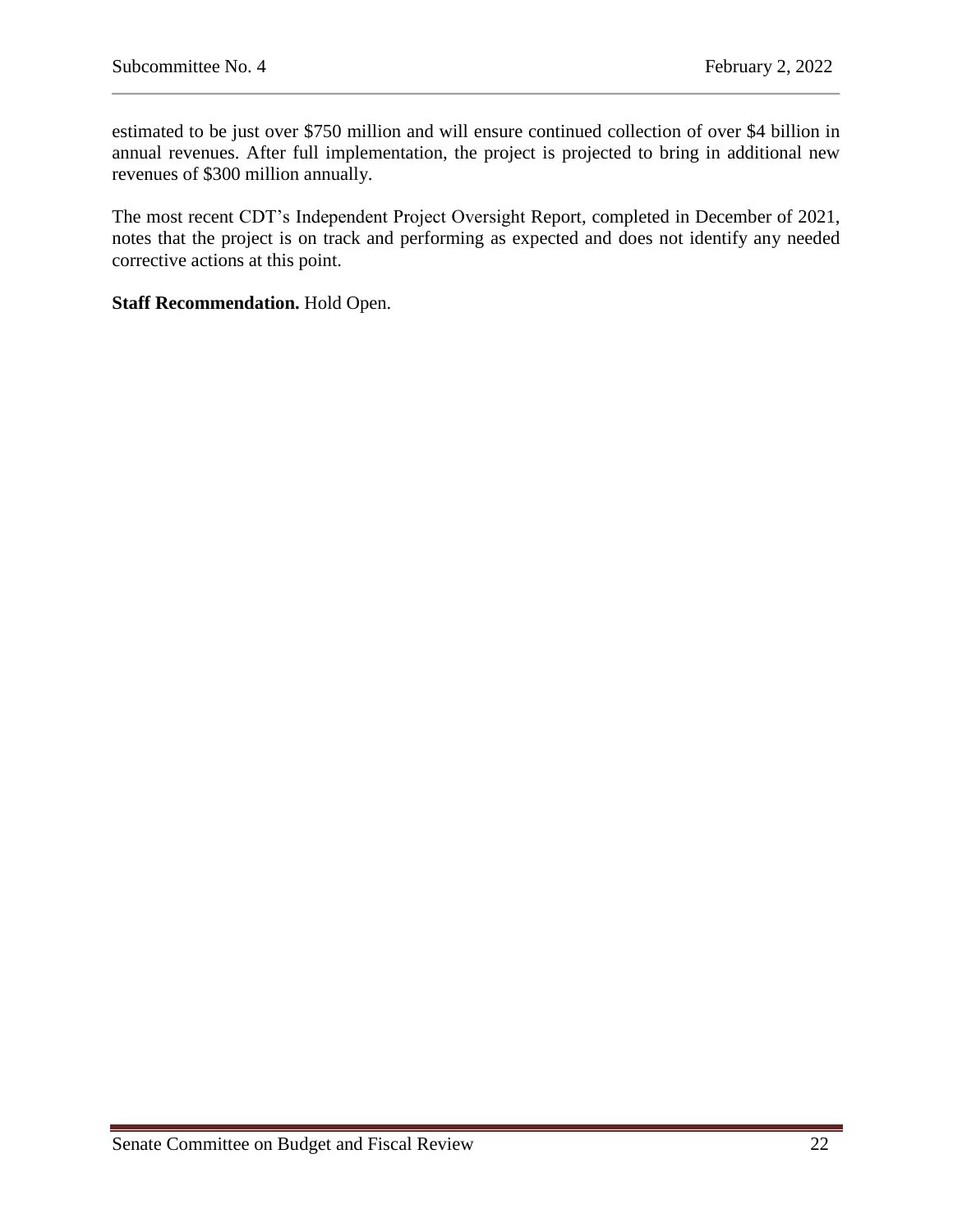## <span id="page-22-0"></span>**Issue 17: Section 41 Workload**

**Budget.** The Governor's budget requests \$657,000 General Fund and 4 permanent positions in 2022-23; \$610,000 General Fund in 2023-24; \$760,000 General Fund and one permanent position in 2024-25; and \$749,000 General Fund in 2025-26 and ongoing for the Franchise Tax Board. This will allow the Economical and Statistical Research Bureau (ESRB) to manage the increasing workload due to the volume of bills with a Revenue and Taxation Code (R&TC) Section 41 reporting requirement

**Background.** In 2014, SB 1335 introduced Section 41 into the Revenue and Taxation Code (R&TC). This legislation required any bill, introduced on or after January 1, 2015, that would authorize a personal income or corporation tax credit, to include specific goals, purposes, objectives, and performance measures to allow the Legislature to evaluate the effectiveness of the credit.

In 2019, AB 263 expanded Section 41 reporting requirements to include all tax expenditures. A tax expenditure is defined as a credit, deduction, exclusion, exemption, or any other tax benefit as provided for by the state. As a result of AB 263, beginning on January 1, 2020, data must be collected on any new tax expenditure bills in order to provide a standard method for the Legislature to periodically evaluate whether tax expenditures are providing the intended benefit to the State and its taxpayers.

As the department which receives tax information, most new bills now direct the FTB to provide relevant data to a designated entity, such as the Legislative Analyst's Office, to evaluate the benefits of the tax expenditure and complete the Section 41 report. Additionally, FTB could be the responsible entity to evaluate the tax expenditure as to its stated goal and issue a Section 41 report. Section 41 reports include analysis of data and baseline measurements to be collected and remitted in each year the tax expenditure is in effect. This allows the Legislature to measure the change in performance indicators which ultimately shows the goals, purpose, and objectives of the tax expenditure are being met.

R&TC Section 41 is a new mandatory workload that ESRB does not have the resources to address. When Section 41 was initially enacted, reporting requirements were limited to tax credits. However, recent legislation has expanded the requirement to include all tax expenditures. Tax credit data is easier to collect as it is generally reported as a line item on the tax return, and the data is captured by FTB during return processing. Data for other tax expenditures, such as deductions, is more difficult to collect. Individual deductions are rolled up into other line items and not reported on its own because that level of calculation is not necessary for return processing. In these instances, ESRB must build a data capture interface and related databases to store the data. The data is then manually keyed in order to generate reports.

FTB notes that the department had no departmental costs associated with AB 263 when it passed as the bill adds requirements for future bills. However, now that approximately 10 tax expenditures have been enacted that require some form of data collection, analysis, distribution to subject matter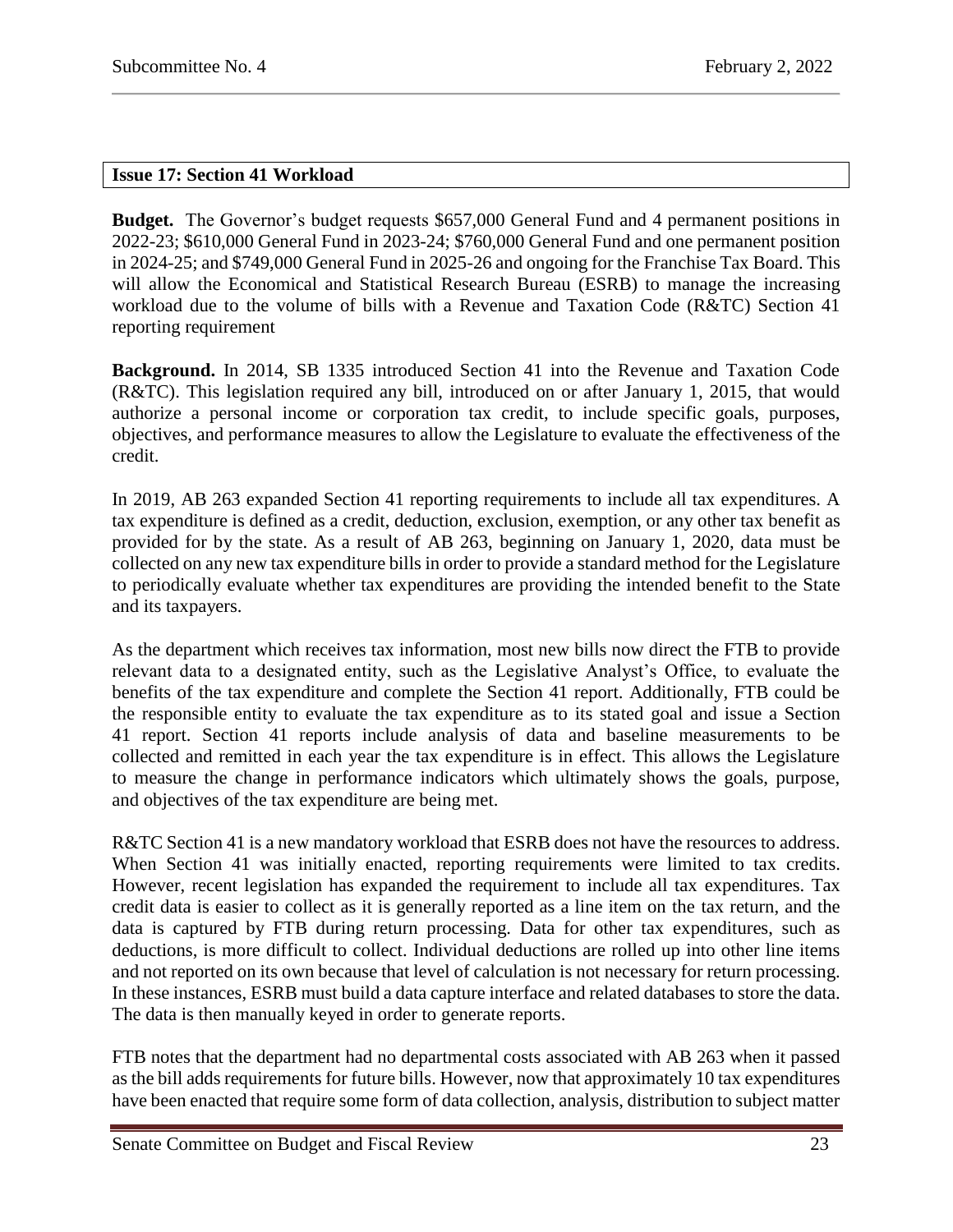delegates or the drafting of a report, FTB notes that these mandated activities support the need for additional resources. Currently FTB is re-directing staff to absorb several hundred hours of staff time annually to complete the one or two reports required to meet Section 41 requirements.

This request is based on FTB estimates that with each session the Legislature will pass at least four new tax expenditure bills encompassing R&TC Section 41 requirements that will require FTB to collect and distribute data to a delegate responsible to draft the Section 41 report or FTB will be required to draft a report

The FTB requests an IT Supervisor and an Administrator that would allow ESRB to address its span of control issues and support the workload metrics over time. Additional Data Specialists and IT Specialist are requested to allow FTB to code and capture information or to analyze the data and produce the reports FTB is responsible for on the performance measures and specific outcomes of the tax expenditure legislation.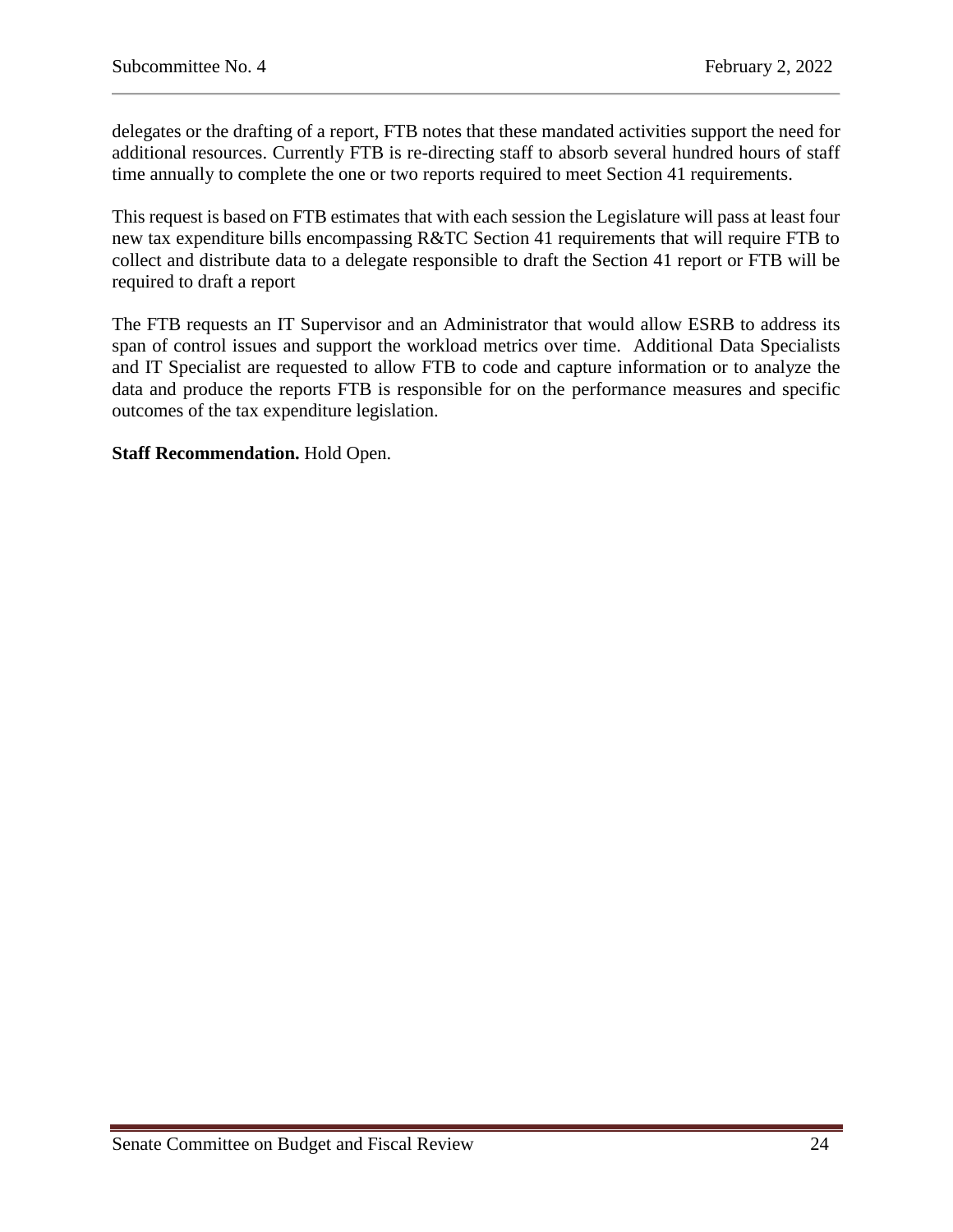## <span id="page-24-0"></span>**Issue 18: Earned Income Tax Credit Foster Youth Expansion**

**Budget.** The Governor's budget includes a new refundable credit for young adults who have been in the foster care program. This proposal provides an additional \$1,000 credit for individuals who have been in the foster care system at some point at age 13 or older and who are now at least 18 but 25 or younger, and who otherwise qualify for the CalEITC. This proposal is expected to cost roughly \$20 million ongoing General Fund. As in prior years, the budget package also includes \$10 million for education and outreach to expand awareness of the EITC.

**Background.** The California EITC is a state personal income tax provision that benefits individuals and families who earn less than \$30,000. The amount of the credit depends on taxpayers "earned income" (which primarily includes wages and self-employment income), filing status, and the number of qualifying dependent children. The amount of the EITC initially rises with earnings, such that the greater the filer's earnings, the larger the credit. The credit peaks at a certain income and then gradually phases out for higher levels of earnings. The tax credit is fully refundable. This means that if the amount of a taxpayer's EITC is greater than his or her liability before applying the credit, then the state pays the taxpayer that difference. The Franchise Tax Board (FTB) annually adjusts the income thresholds and credit amounts for inflation, similar to the adjustment made at the federal level (although the state uses a California-specific inflation index).

In 2015, when California created the state EITC, it was designed to supplement the federal EITC for those working individuals and families whose incomes were relatively low. As the state EITC is based on the federal EITC, it also shares certain restrictions on eligibility. Specifically, eligible filers must be a U.S. citizen or resident alien. In addition, if they do not have a qualifying child, eligible filers must be at least age 25 and younger than age 65.

# **2021 CalEITC Credit**

| Number of qualifying<br>children | California maximum<br>income | CalEITC (up<br>to) | <b>IRS EITC</b> (up<br>to) |
|----------------------------------|------------------------------|--------------------|----------------------------|
| <b>None</b>                      | \$30,000                     | \$255              | \$1,502                    |
| $\mathbf 1$                      | \$30,000                     | \$1,698            | \$3,618                    |
| $\overline{2}$                   | \$30,000                     | \$2,809            | \$5,980                    |
| 3 or more                        | \$30,000                     | \$3,160            | \$6,728                    |

Source: Franchise Tax Board

California adopted the CalEITC in 2015 to build upon and amplify the impact of similar federal tax credits and increased benefits and access over multiple years as follows:

**2015 Budget Act.** The budget included a state EITC for the first time, which provided a refundable tax credit for wage income for households with incomes of less than \$6,580 if there are no dependents, and up to \$13,870 if there are three or more dependents. For tax year 2015,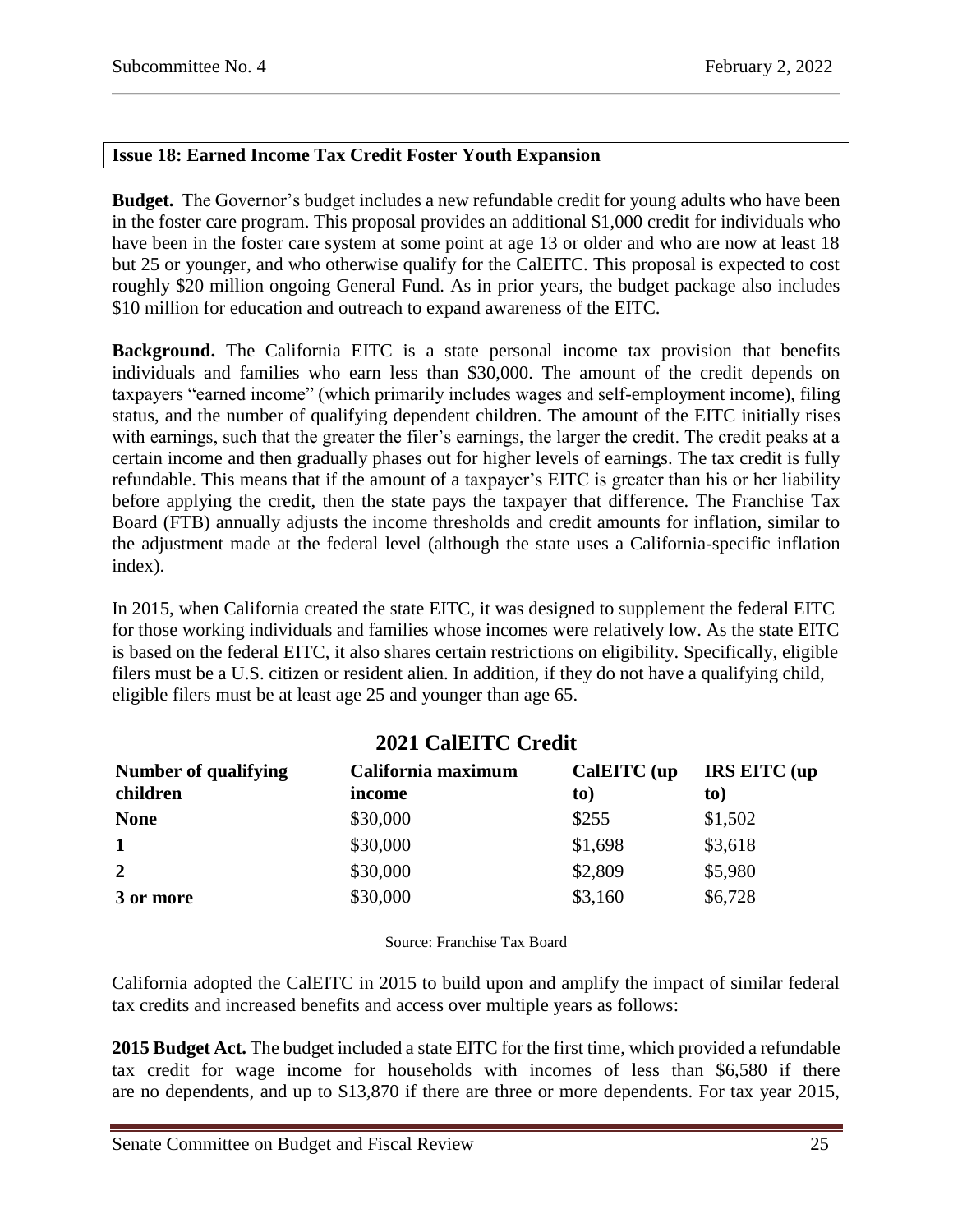the program matched 85 percent of the federal credits, up to half of the federal phase-in range, and then begin to taper off relative to these maximum wage amounts. The credit was expected to benefit an estimated 825,000 families and two million individuals. The estimated average (mean) household benefit was \$460 per year, with a maximum credit for a household with three or more dependents of over \$2,600. The FTB was tasked with administering the EITC program. Budget bill language was adopted to allow for the 85 percent to be adjusted depending upon the state fiscal position.

**2017 Budget Act.** The budget expands the EITC to support more working families, including selfemployed parents, in line with the federal EITC and expanded income ranges to help families working up to full-time at the newly increased minimum wage benefit from the program.

**2018 Budget Act.** The budget expanded the EITC to working individuals who are aged 18 to 24 or over age 65. In addition, the budget adjusts the qualifying income range for the credit so that employees working up to fulltime at the 2019 minimum wage of \$12 per hour would qualify for the credit.

**2019 Budget Act.** The budget more than doubled the EITC by investing \$1 billion in a new expanded EITC (up from \$400 million). Specifically, the EITC was expanded by raising the annual income recomputation floor from 3.1 percent to 3.5 percent, revising the calculation factors to increase the credit amount for certain taxpayers, raising the maximum income to \$30,000, and providing a refundable young child tax credit not to exceed \$1,000 per qualified taxpayer per taxable year. These changes increase the estimated cost of the state EITC from approximately \$400 million to approximately \$1 billion. In 2019, California spent \$1.1 billion on the state's two largest tax credits targeted to Californians with low incomes — the California Earned Income Tax Credit (CalEITC) and the Young Child Tax Credit (YCTC)

**2020 Budget Act.** The budget included trailer bill language to extend the EITC and Young Child Tax Credit (YCTC) eligibility to Individual Tax Identification Number (ITIN) filers. An estimated 200,000 or more families with ITINs qualify for this state EITC expansion.

According to the most recent data from the Franchise Tax Board, as of November 27, 2021, for the 2020 tax year, 4.2 million claims were filed, for a total credit amount of \$1.25 Billion (\$863 million in EITC and \$391 million in YCTC)

**Staff Comments.** At the time this agenda was published, trailer bill language on this proposal was not yet available. However, the Administration notes that this credit will be available for youth who were in the foster care system at some point. It is limited to those who already qualify for the EITC. The Administration anticipates that up to 20,000 individuals may apply for the credit.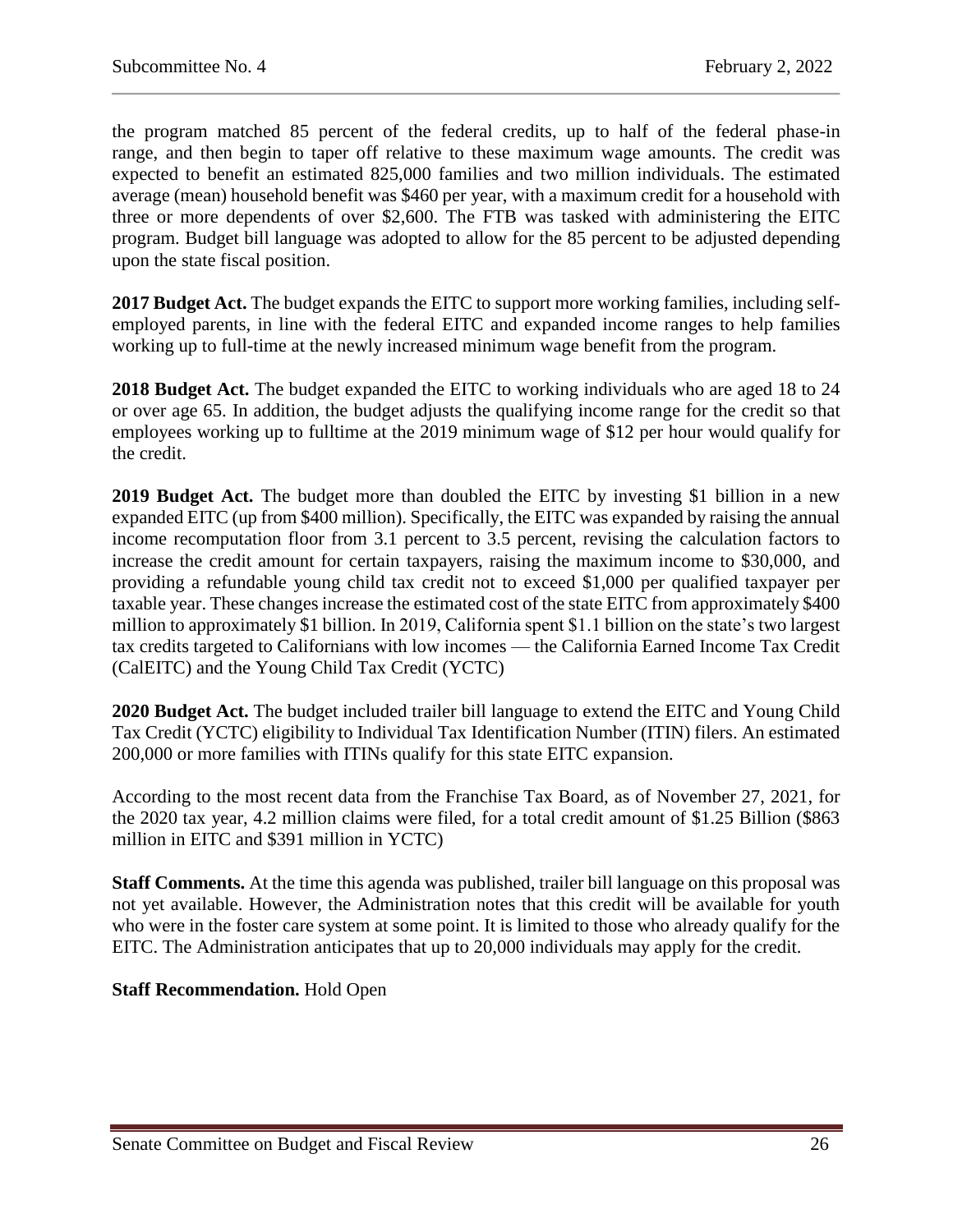## <span id="page-26-0"></span>**Issue 19: Young Child Tax Credit Changes**

**Budget.** The Governor's budget includes a proposal to expand the Young Child Tax Credit (YCTC) to families that file returns without income, but otherwise quality for this credit, and proposes to index the credit to inflation starting in the 2022 tax year, which will prevent the erosion of its value. This expansion of the YCTC is expected to cost about \$55 million ongoing General Fund. The cost of indexing will depend on the level of inflation and will compound over time, for the 2022 tax year, the cost of indexing is estimated at \$19 million.

**Background.** The California YCTC was expanded in the 2019 Budget Act to include a refundable young child tax credit not to exceed \$1,000 per qualified taxpayer per taxable year. In the 2020 Budget Act, ITIN filers became eligible for this credit.

Currently, in order to claim the YCTC, a taxpayer must claim at least \$1 of earned income. The YCTC is a refundable credit, this means that if the amount of a taxpayer's EITC is greater than his or her liability before applying the credit, then the state pays the taxpayer that difference.

The state's EITC has been indexed for inflation since its inception, and the Franchise Tax Board (FTB) annually adjusts the income thresholds and credit amounts for inflation, similar to the adjustment made for the federal EITC, although the state uses a California-specific inflation index. The YCTC has not been indexed for inflation and under current law loses value each year as a result. Estimates from the California Budget and Policy Center note that absent any changes, the credit would buy approximately 35 percent less than it did when introduced in 2019.

**Staff Comments.** At the time this agenda was published, trailer bill language on this proposal was not yet available. Allowing the credit to be claimed by taxpayers with no income reflects an acknowledgement that the funds are intended to support families in raising children, regardless of their work circumstances of their parents. This differs from the view of the EITC as a credit that supports working adults.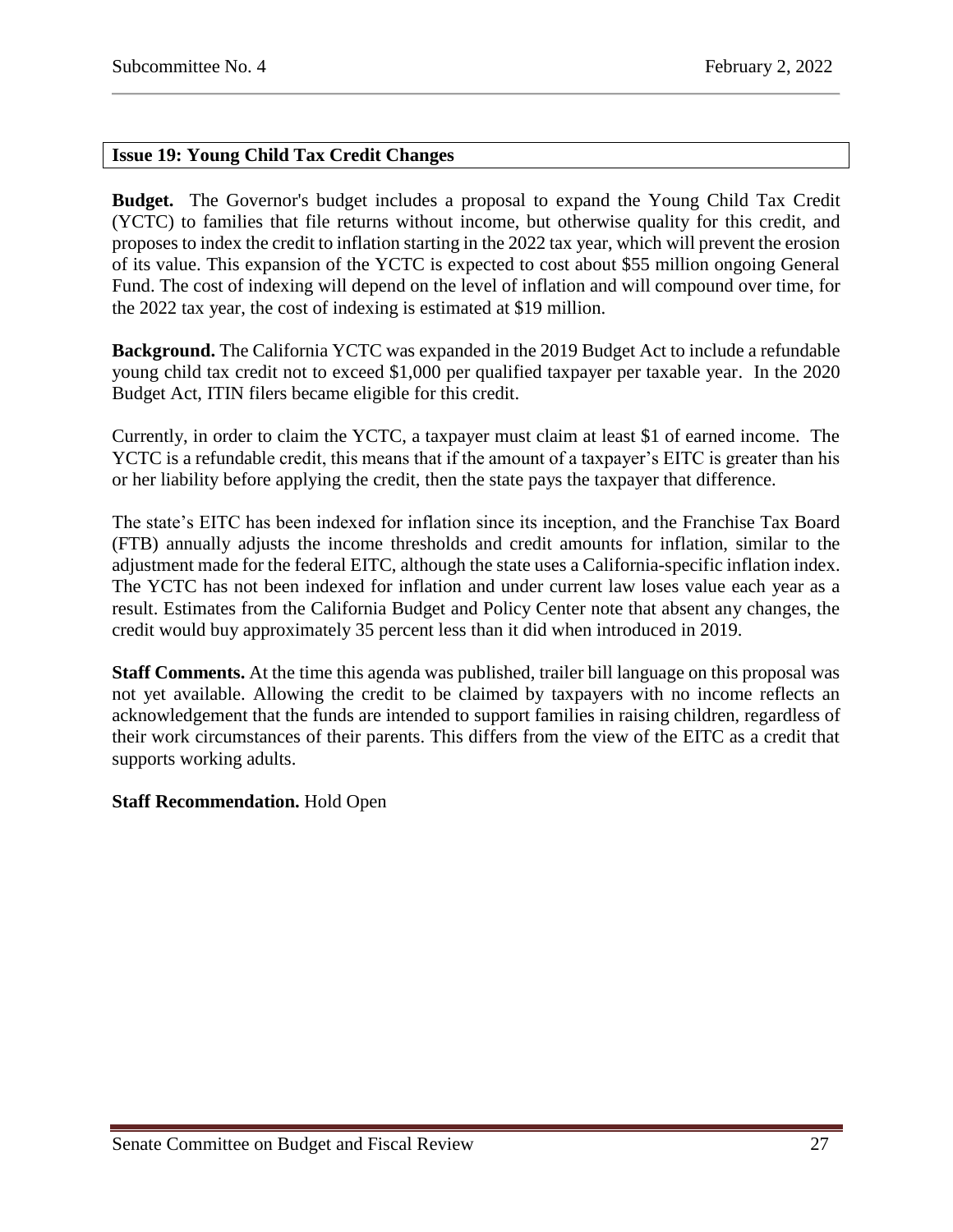## <span id="page-27-0"></span>**Issue 20: SB 1409 Report**

SB 1409 (Caballero), Chapter 114, Statutes of 2020 required the Franchise Tax Board (FTB) to report by January 1, 2022, to the Legislature, an analysis and plan, to increase the number of claims of the California Earned Income Tax Credit (CalEITC) allowed pursuant to Section 17052 of the Revenue and Taxation Code, and the federal Earned Income Tax Credit (EITC), including alternative filing systems.

## **Background.**

In SB 80 (Committee on Budget and Fiscal Review, Chapter 21, Statutes of 2015), the Legislature created the EITC, a state refundable tax credit for wage income that is intended to benefit very low-income households. Specifically, the program builds off the federal EITC and established a refundable credit for tax years beginning on or after January 1, 2015. The credit is applied to personal income tax liabilities associated with earned wage income. The program provides for a credit amount during a phase-in range of earned wage income according to specified percentages based on the number of qualifying children. Subsequent budget actions described in Issue 18 of this agenda increased the value of and access to the credit in recent years.

Many community-based organizations and other state and local government agencies (such as school districts and county social services offices) engage in efforts to raise awareness about the state and federal EITC. In 2016 and 2017, the state awarded \$2 million in grants to these groups to help expand these education and outreach efforts. These efforts include advertising and media outreach, distribution of printed materials, and canvassing—direct contact with individuals in targeted residential neighborhoods. In 2018, the state increased the amount of grants it awarded to \$10 million and allowed grant recipients to fund tax filing assistance. In addition, FTB receives \$900,000 annually for additional EITC outreach activities and to fund the grant making process. State EITC grants are currently administered through an interagency agreement with the Department of Community Services and Development (CSD).

The state has continued to set aside \$10 million for state outreach grants to promote the California EITC and free tax preparation (included in the Governor's budget proposal for 2022-23). Grantees will carry out statewide and local outreach efforts aimed at reaching eligible families. Despite the availability of these resources, the California EITC is not being claimed at the legislature's desired and anticipated rate. In some cases, low-income individuals are not required to file a return because they do not need the minimum return filing income thresholds. Thus, many California household do not receive the credits for which they are eligible, limiting the effectiveness of the EITC program. In addition, the Governor's budget has proposed to additional changes to the EITC and YCTC that may necessitate additional outreach efforts to ensure the targeted individuals are aware of and able to claim the credits. Finally, additional outreach related to the CalEITC may also assist individuals in drawing down federal assistance through the federal EITC.

**Report Summary.** In preparation for the report, to effectively understand the issues or barriers that may impact or prevent taxpayers from claiming the federal EITC or CalEITC, FTB reached out to community based organizations, interested parties, peer state agencies, and reviewed prior comments raised during previous legislative hearings. FTB identified barriers for taxpayers in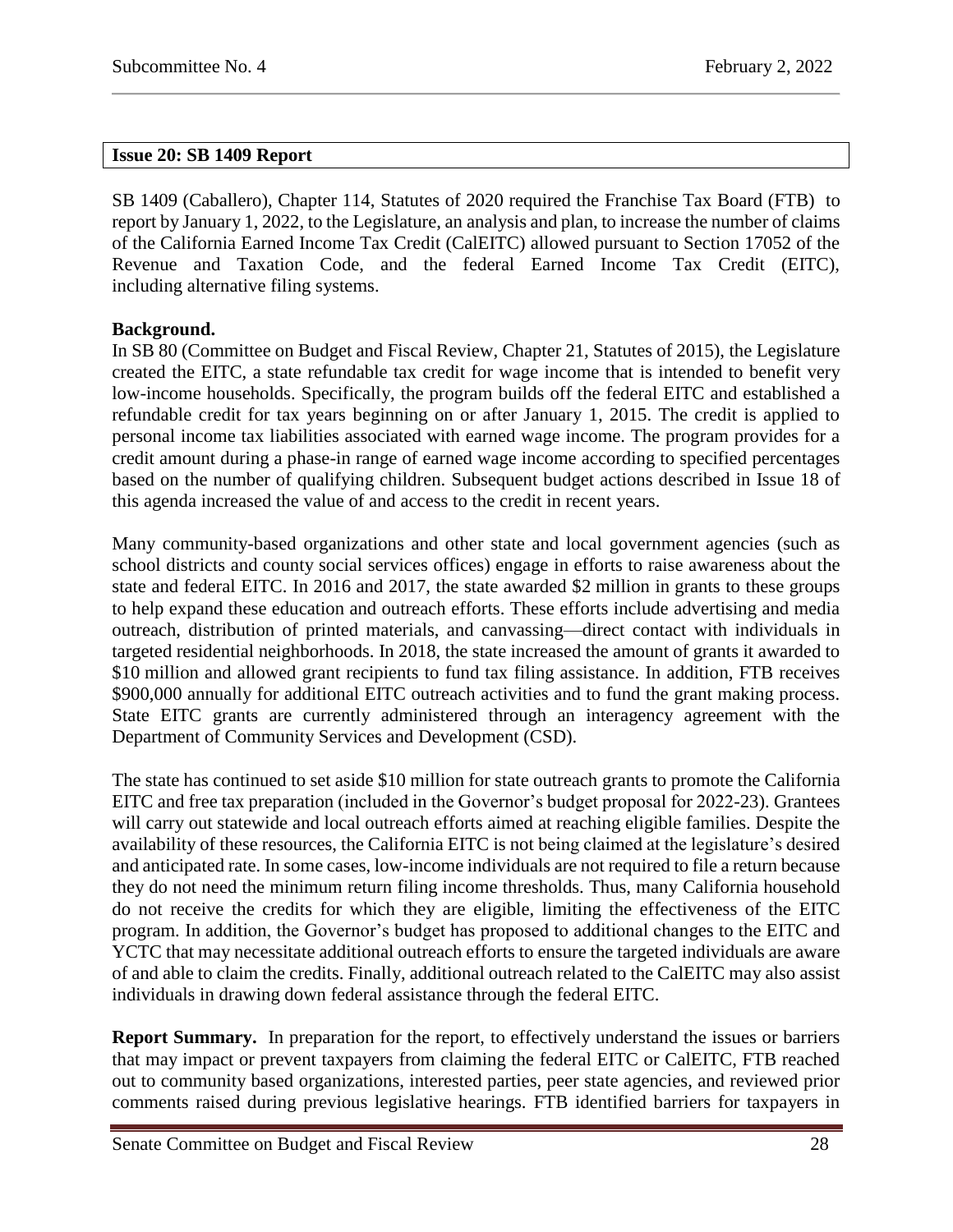accessing the EITC and operational barriers that exist within FTB systems. Finally, FTB identified a variety of concepts and the pros, cons, and additional work needed for each one. The following table is an excerpt from the report and displays a snapshot of the concepts, each discussed in additional detail within the report.

| Concept A - Develop a simplified filing portal                                                                                                                                   | FTB's CalFile already allows for this<br>service for state tax filing.                                                                                                                                                                                                                                                                                           |
|----------------------------------------------------------------------------------------------------------------------------------------------------------------------------------|------------------------------------------------------------------------------------------------------------------------------------------------------------------------------------------------------------------------------------------------------------------------------------------------------------------------------------------------------------------|
| Concept B - Pre-populate state income tax returns                                                                                                                                | Significant data gaps (timing, accuracy,<br>completeness) to credibly determine<br>eligibility exist; data-sharing among<br>agencies could violate federal law.                                                                                                                                                                                                  |
| Concept C-1 - Simplify the tax filing process:<br>Modify Form 3514                                                                                                               | Could ease filing burdens for CalEITC,<br>increase awareness of the credit and the<br>number of filers claiming the credit;<br>however, there is an increased risk of<br>fraud.                                                                                                                                                                                  |
| Concept C-2 - Simplify the tax filing process: State<br>staff assistance with filing or VITA referrals                                                                           | IRS rules and procedures and federal law<br>could hinder this concept from being<br>implemented. Potentially significant legal<br>barriers could exist, particularly related to<br>whether state employees would be<br>considered 'paid tax preparers.'<br>Additionally, insufficient VITA volunteers<br>impact success and VITA services are not<br>year round. |
| Concept $D-I$ – Expand education and outreach to<br>potentially eligible CalEITC taxpayers: Outreach<br>opportunities by state staff administering public<br>assistance programs | Current data sharing laws may not be<br>sufficient to address the needs of this<br>concept; data-sharing among agencies<br>could violate federal law.                                                                                                                                                                                                            |
| Concept D-2 – Expand education and outreach to<br>potentially eligible CalEITC taxpayers: Outreach<br>opportunities by FTB                                                       | Current data sharing laws may not be<br>sufficient to address the needs of this<br>concept; data-sharing among agencies<br>could violate federal law.                                                                                                                                                                                                            |
| Concept E-1 - Tax Identification Number: Create a<br>provisional California unique identifier                                                                                    | The process FTB would need to set up<br>may not differ significantly from the<br>existing federal process and introducing a<br>new identifier creates an enhanced<br>opportunity for fraud to occur.                                                                                                                                                             |
| Concept E-2 – Tax Identification Number: Use<br>state agency workforce to provide free assistance in<br>completing and filing forms for individuals<br>needing an ITIN           | IRS rules and procedures based on federal<br>law could hinder this concept from being<br>implemented.                                                                                                                                                                                                                                                            |
| Concept E, Alternative $#1$ – Tax Identification<br>Number: Amend CalEITC statute to allow<br>taxpayers until October 15th to apply for an ITIN<br>(instead of being issued one) | Current statutory language may need to be<br>updating to implement this concept.                                                                                                                                                                                                                                                                                 |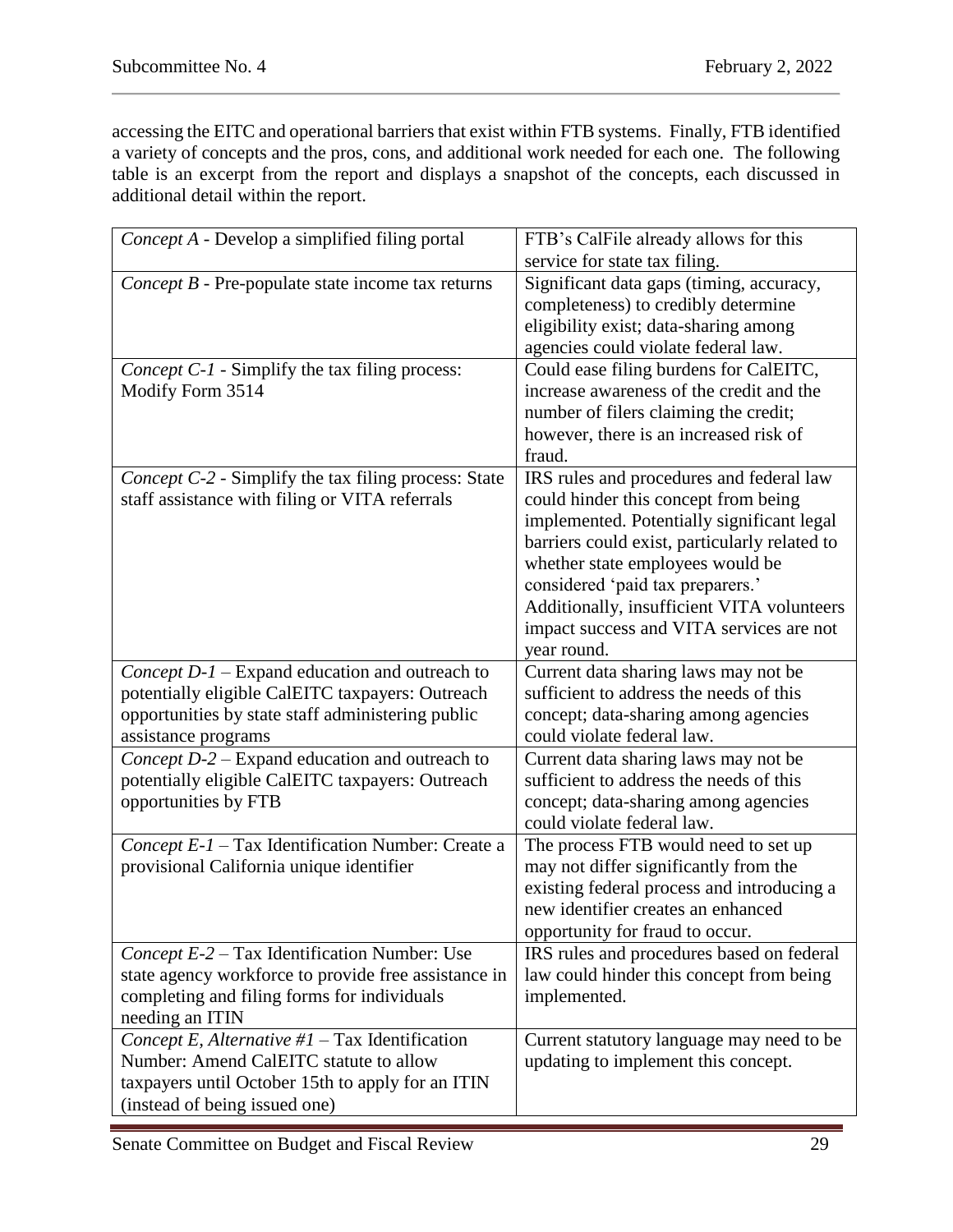| <i>Concept F</i> – Create tax forms in multiple                                    | Would require significant vendor support   |  |
|------------------------------------------------------------------------------------|--------------------------------------------|--|
| languages                                                                          | and depending on volume and languages      |  |
|                                                                                    | chosen, may be difficult to timely publish |  |
|                                                                                    | all tax forms supporting filing. May also  |  |
|                                                                                    | require software companies to provide      |  |
|                                                                                    | filing tools in multiple languages to be   |  |
|                                                                                    | effective.                                 |  |
| <i>Concept</i> $G$ – Increase grant funding for community                          | Able to implement quickly and some         |  |
| organizations to engage in outreach and free tax                                   | resources needed. Ongoing budget           |  |
| preparation services                                                               | authority would be necessary.              |  |
| Concept $H$ – Provide ongoing grant funding so                                     | Able to implement quickly and some         |  |
| outreach and filing assistance can be conducted                                    | resources needed. Ongoing budget           |  |
| year-round                                                                         | authority would be necessary.              |  |
| $\cdot$<br>$\mathbf{1}$ $\mathbf{R}$<br>$\mathbf{r}$<br><sub>n</sub><br>$\sqrt{ }$ |                                            |  |

Source: Franchise Tax Board, *Report On the Study to Increase the Number of Claims for the California and Federal EITC.*

# **Staff Recommendation.** Information Only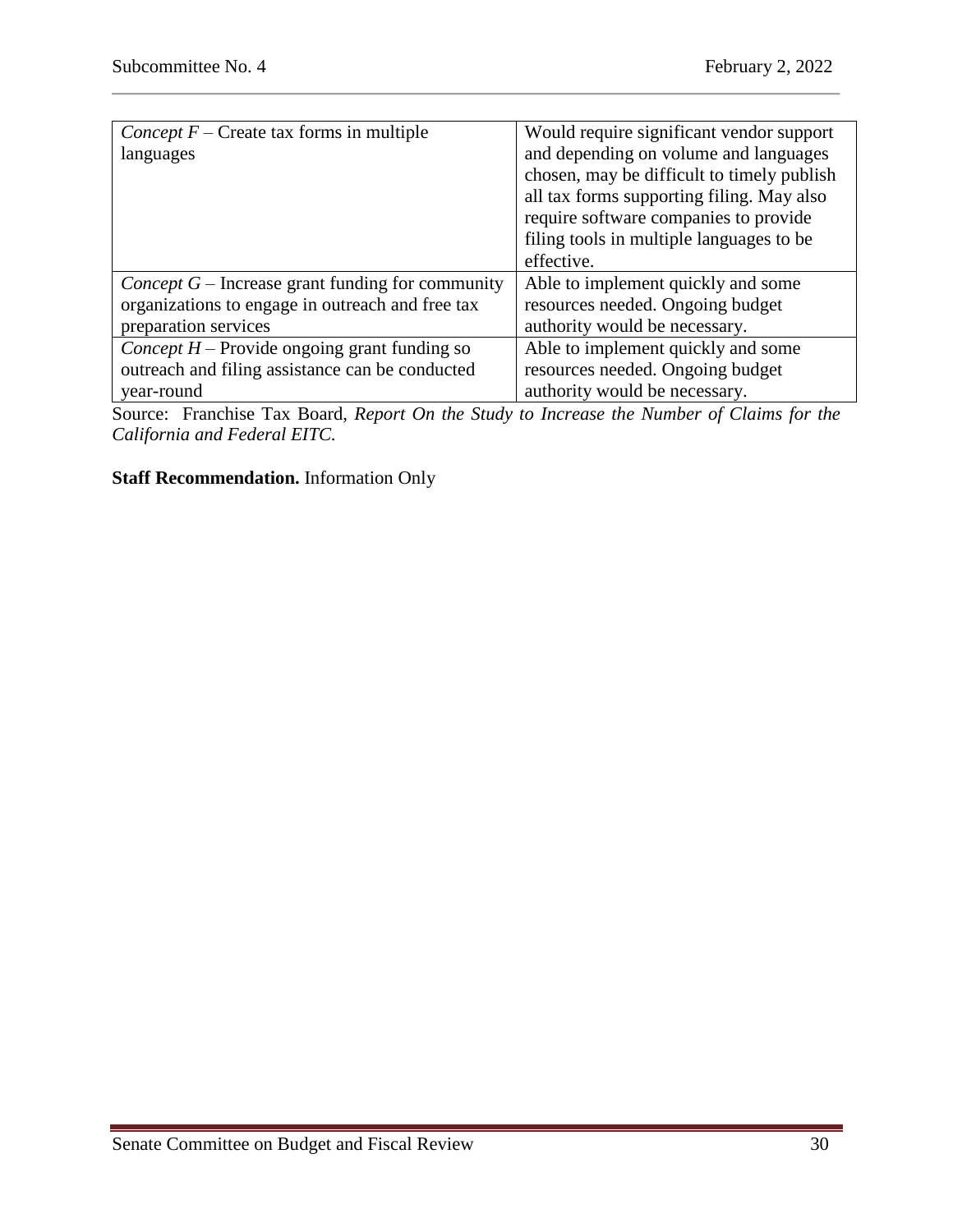## <span id="page-30-0"></span>**Issue 21: Tax Payment Flexibility for Low- and Moderate-Income Households**

**Budget.** The Governor's budget provides additional flexibility for certain taxpayers in meeting tax obligations, specifically, for tax years 2019, 2020, and 2021, families with less than \$150,000 in adjusted gross income (\$75,000 for individuals) will be given until September 30, 2023 to pay any personal income tax liability for those years and will be relieved of any penalties and interest related to delayed filing or delayed payment. Participating taxpayers would be allowed to make installment payments. Late penalties and interest would again apply to outstanding amounts, if any, at the end of the program.

**Background.** FTB currently has authority to enter into an installment agreement (IA) with any taxpayer upon either a determination of an inability to pay a liability in full or a determination of financial hardship. For those with the inability to pay in full, the current IA statute requires FTB to enter into IAs with taxpayers that meet specified criteria, including that they have personal income tax liabilities of \$10,000 or less and have indicated an inability to pay the debt in full and meet other criteria such as having filed prior year returns and committing to remain in compliance in the future for the terms of the agreement. All of these criteria are shown as being met with the filing of an installment application which serves as the taxpayer's self-attestation that they have met the criteria. FTB also has the discretion to enter into an IA for liabilities in excess of \$10,000. FTB generally enters into an IA for up to five years with the taxpayer's self-attestation of a financial hardship if the liability is less than \$25,000. For liabilities of \$25,000 or more, FTB asks for documentation to support a financial hardship.

**Staff Comments.** At the time this agenda was published, trailer bill language on this proposal was not yet available. Staff notes that the Legislature may wish to examine this proposal in the context of the need for a broader tax abatement policy to ensure that FTB is able to effectively work with taxpayers who struggle to meet their obligations, both during and after the COVID-19 pandemic.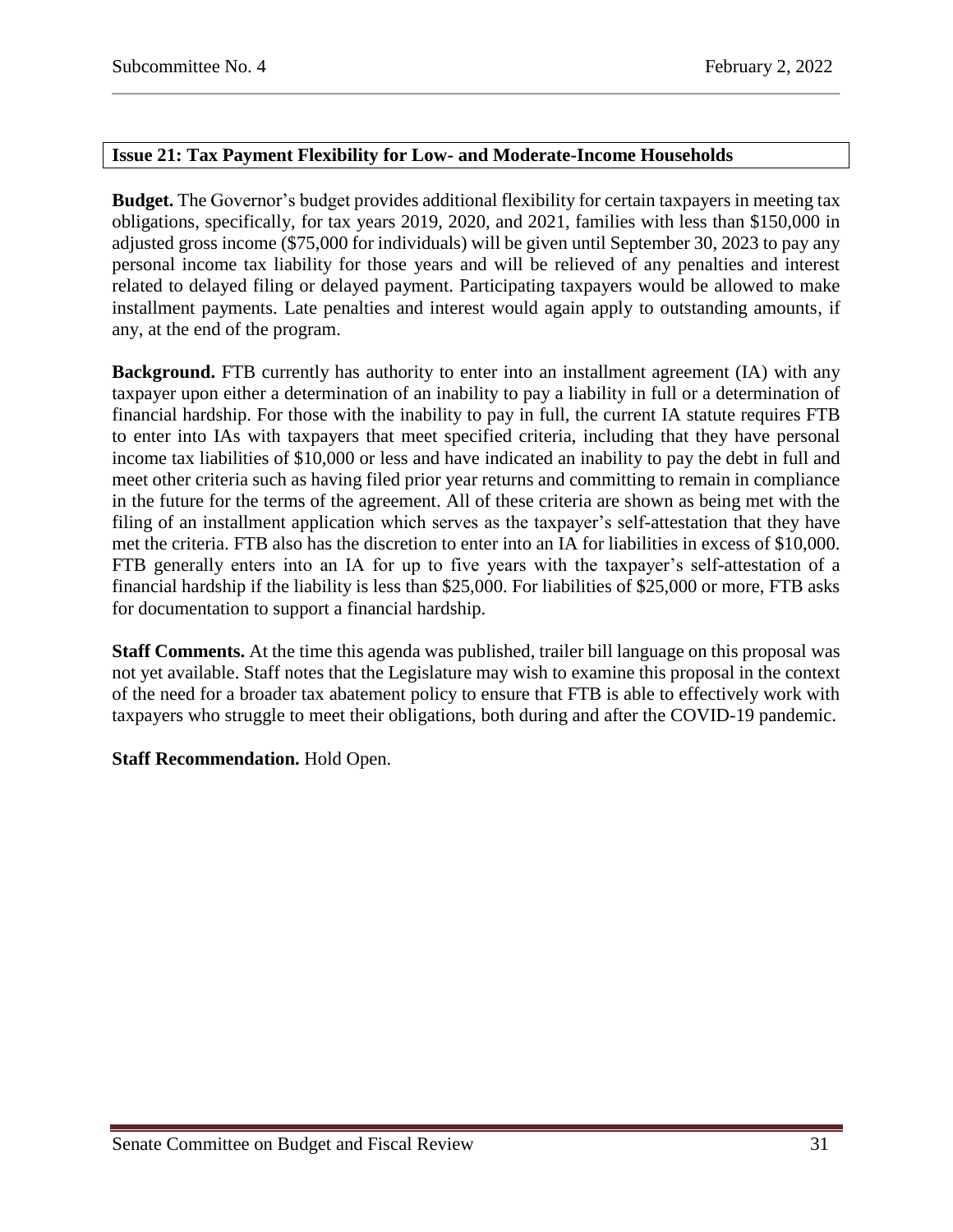## <span id="page-31-0"></span>**Issue 22: Innovation Headquarters Credit**

**Budget.** The Governor's budget includes a proposal for a new Innovation Headquarters Tax Credit to provide an additional \$250 million per year for three years for qualified companies headquartered in California that are investing in research to mitigate climate change.

**Background.** According to the Governor's Budget Summary, the new credit is for companies investing in activities and technologies that mitigate climate change and are headquartered in California. The Innovation Headquarters Credit is proposed to be administered by the Franchise Tax Board, and would be in place from 2022 through 2024, and is designed to target a revenue loss of roughly \$250 million per year for three years.

**Staff Comments.** At the time this agenda was published, trailer bill language on this proposal was not yet available.